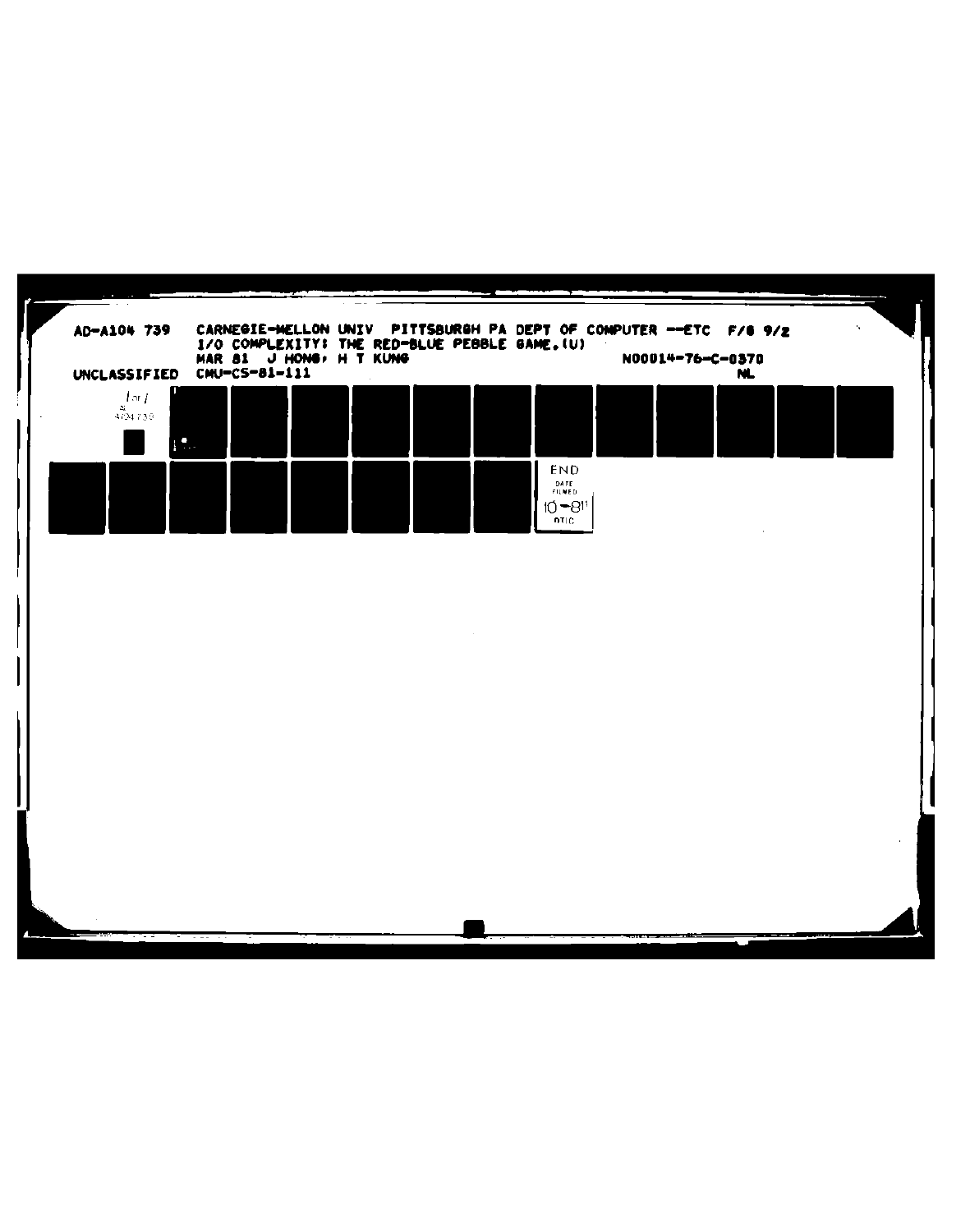00-08-81-111 LEN **I/O COMPLEXITY:** THE RED-BLUE PEBBLE GAME Hong, Jia-Wei and H. T. Kung Department of Computer Science **Carnegie-Mellon University** Pittsburgh, Pennsylvania 15213 February 1981 [Last revised March 1981]

## **DEPARTMENT** of

### **COMPUTER SCIENCE**





AD A 104739

This document has been approved for public release and sale; its distribution is unlimited.

### **Carnegie-Mellon University**

819 30 023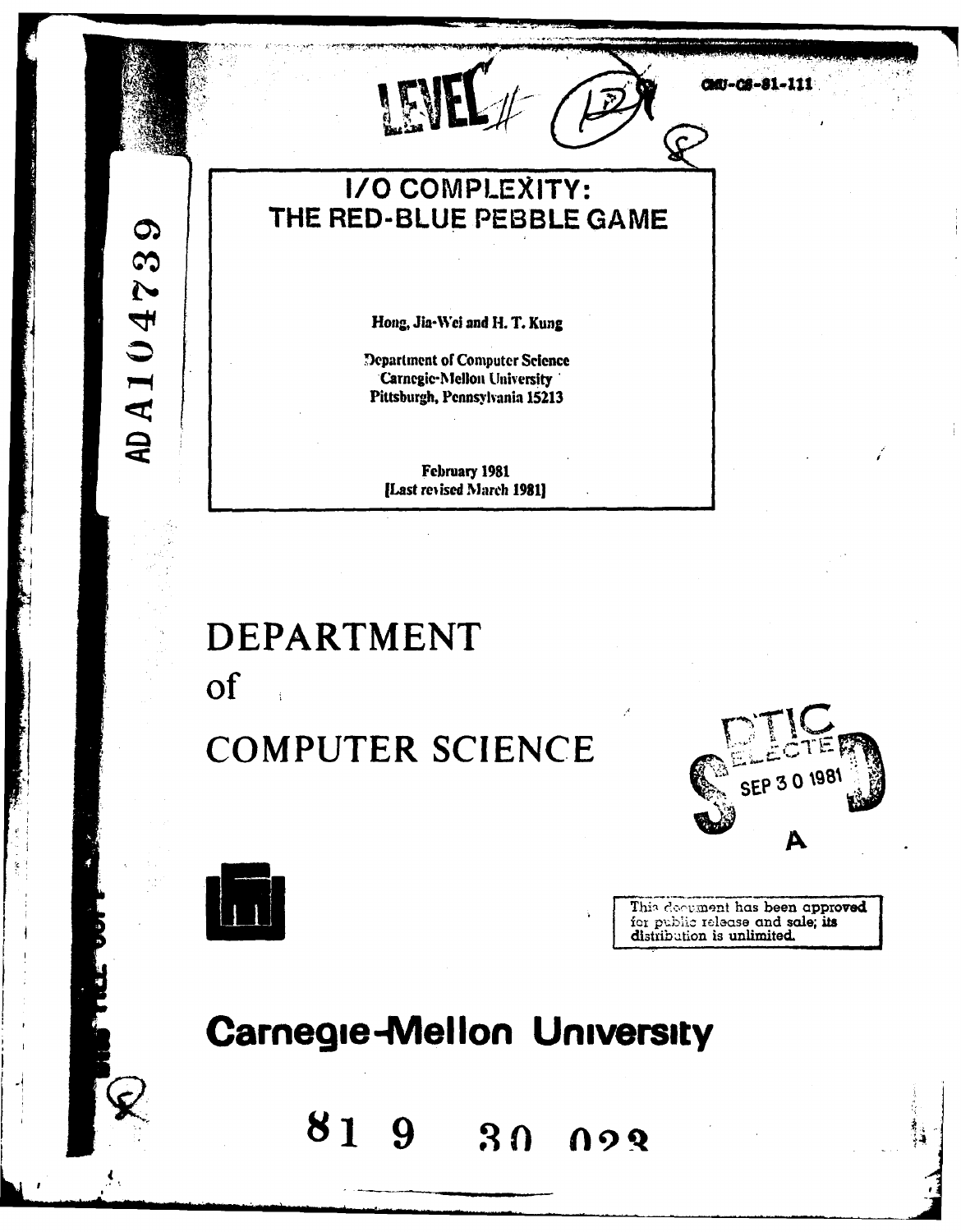# **Ji' OMPLEXITY: THE RED- LUE PEBBLE GAME'.** . **.,J - / , , / I,..**

Hong, Jia-Wei and H. T. Kung

Department of Computer Science Carnegie-Mellon University Pittsburgh, Pennsylvania **15213**

 $\sqrt{2}$  22 /

 $CMU - CS - 81 - 11$ 

February **1981** [Last **I Vised March 2981]** There rester

**(A** preliminary version of this paper is to appear in the *Proceedings of the 13th Annual* **ACM** Symposium *on Theory of Computing,* May **1981.)**

- **V**

The research was supported in part **by** the Office of Naval Research under Contracts **N00014-76-C-0370** and **N00014-80-C-0236.** in part **by** the National Science Foundation under Grant **MCS 78-236-76,** and in part **by the Defense** Advanced Research Projects Agency under Contract **F33.615-78-C-1551** (monitored **by** the Air Force Office of Scientific Research). About **the** authors: Hong, Jia-wei is on leave from Peking Municipal **Computing** Center. Peking, China and is currently visiting **the** University of Rochester 1br **the** Spring of **1981. H.r.** Kung is currently on leave from Carnegie-Mellon University at **ESL's** Advanced Processor Technology Group in San Jose, California. **(ESL** is a subsidiary of TRW.) Most of the research for this paper was carried out during **the** Fall of **1980** when both authors were at **CMU.**

**-II**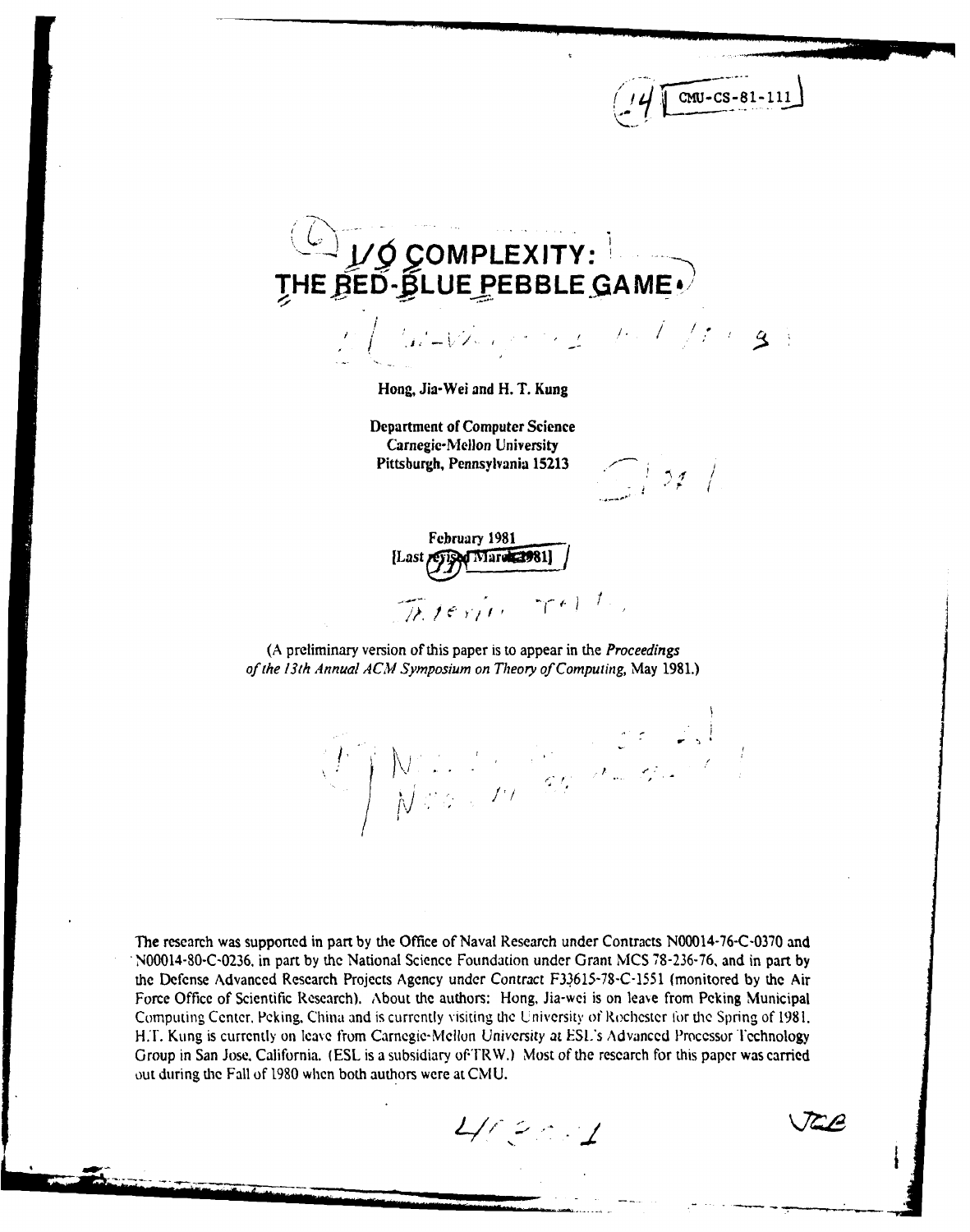**ABSTRACT**

*/*

A

In this paper, the *red-blue pebble game* is proposed to model the input-output complexity of algorithms. Using the pebble game formulation, a number of lower bound results *for the I/0* requirement *are* proven. For example, it is shown that to perform the n-point FFT (or the ordinary nxn matrix multiplication algorithm) with a device of O(S) memory, at least  $\Omega(n \log n / \log S)$  (or  $\Omega(n^3 / \sqrt{S})$ , respectively) time is **needed for the I/O. Similar results are obtained for algorithms for several other problems. All of the lower** bounds presented **are** the best possible in the sense that they are achievable **by** certain decomposition schemes.

The results in this paper provide insight into the difficult task of balancing **I/0** and computation in specialpurpose system design. For example, for the n-point FFT, the **1/0** lower bound implies that an S-point device achieving a speed-up ratio O(log S) over the conventional O(n log n) implementation is all that one can hope for.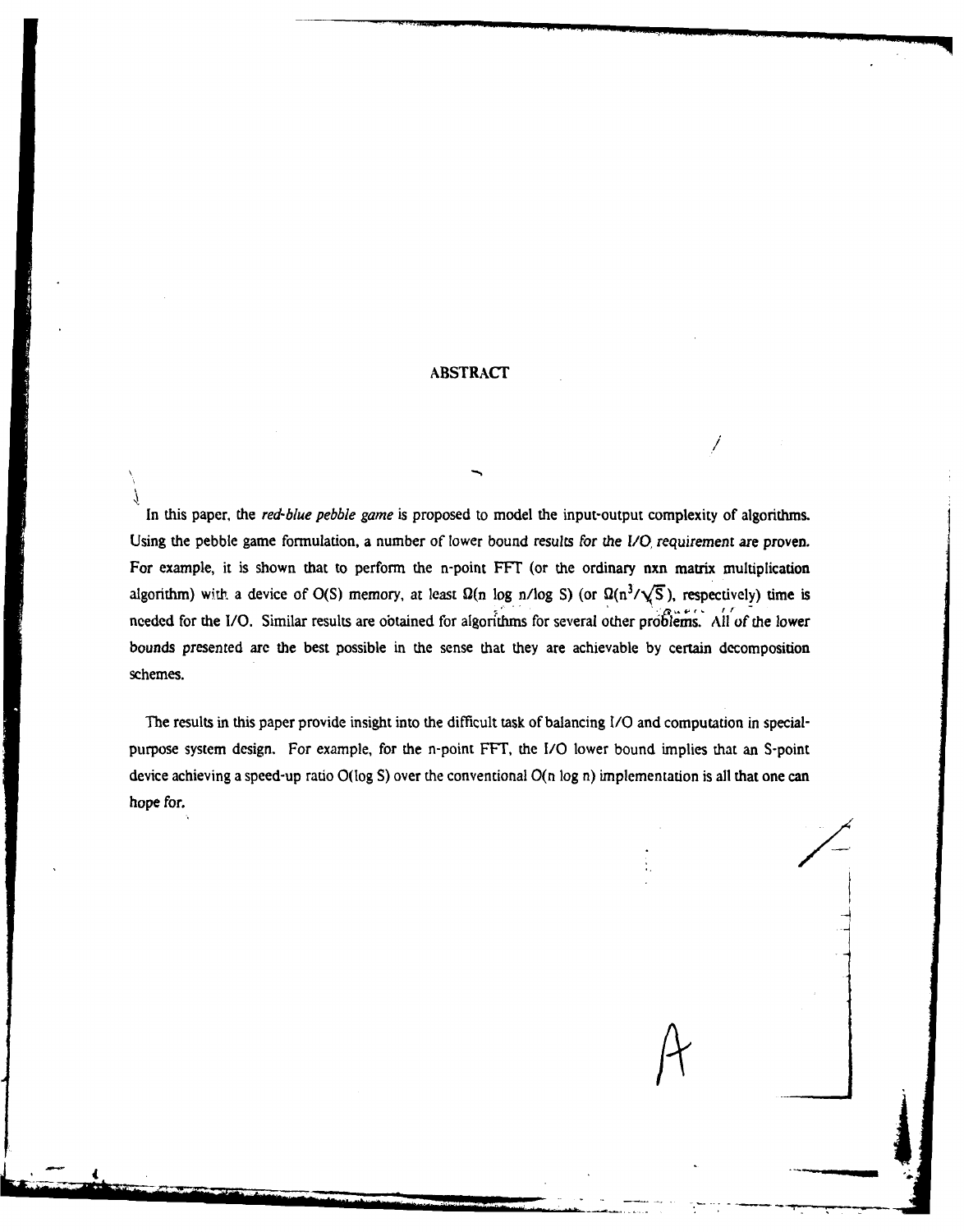#### **1. Introduction**

When a large computation is performed on a small device or memory, the computation must be decomposed into subcomputations. Executing subcomputations one at a time may require a substantial amount of **I/O** to store or retrieve intermediate results. Very often it is the **1/0** that dominates the speed of a computation. In fact, IO is a typical bottleneck for performance at all levels of a computer system. However, to the authors' knowledge the **I/O** problem was not previously modelled or studied in any systematic or abstract manner. Similar problems were studied only in a few isolated instances [2, **5].** This paper proposes a pebble game, called the red-blue *pebble game,* to model the problem, and presents a number of lower bound results for the **I/O** requirement. All the lower bounds presented can be shown to be the best possible, in the sense that they are achieved by certain decomposition schemes. The paper is organized according to the techniques used to derive these lower bounds.

In Section 2 we formally define the pebble game and point **out** its relation to the **I/O** problem. In Section 3 we show that lower bounds for *I/O* in the pebble game can be established **by** studying the so-called *S-partitioning problem.* This is the key result of the paper in the sense that it provides the basis for the derivation of all the lower bounds. In Section 4 we prove a lower bound for the FFT algorithm. Lower bounds in Section 5 are based on the *information speed function*, which measures how fast the number of vertices on which a given vertex "depends" can grow in a directed acyclic graph of a certain type. We demonstrate the dramatic difference between the *I/O* requirement for the odd-even transposition sorting network and that for the "snake-like" mesh graph. In contrast to the focus of Section **5,** Section 6 studies *independent computations* for which there are very little information exchanges among vertices. There we obtain, for example, a lower bound for the ordinary matrix multiplication algorithm. In Section 7 we prove a general theorem on products of graphs. Using this theorem, one can determine the *I/O* required by a product of graphs, by examining only the individual graphs. A summary and concluding remarks are provided in Section **8.**

Results of this paper impose upper bounds on the maximum possible speed-up obtainable with a specialpurpose hardware device when the bandwidth of the memory that supplies data to the device remains constant. For example, our lower bound on the *I/O* requirement for the n-point **FFT** (Corollary 4.1) implies that an S-point device can achieve a speed-up ratio of at most O(log **S)** over the conventional O(n log n) software implementation. Similarly, for matrix multiplication our result (Corollary **6.2)** implies that a  $\sqrt{S}$  x $\sqrt{S}$  device can achieve a speed-up ratio of at most O( $\sqrt{S}$ ).

4 **...** 

 $\mathbf{1}$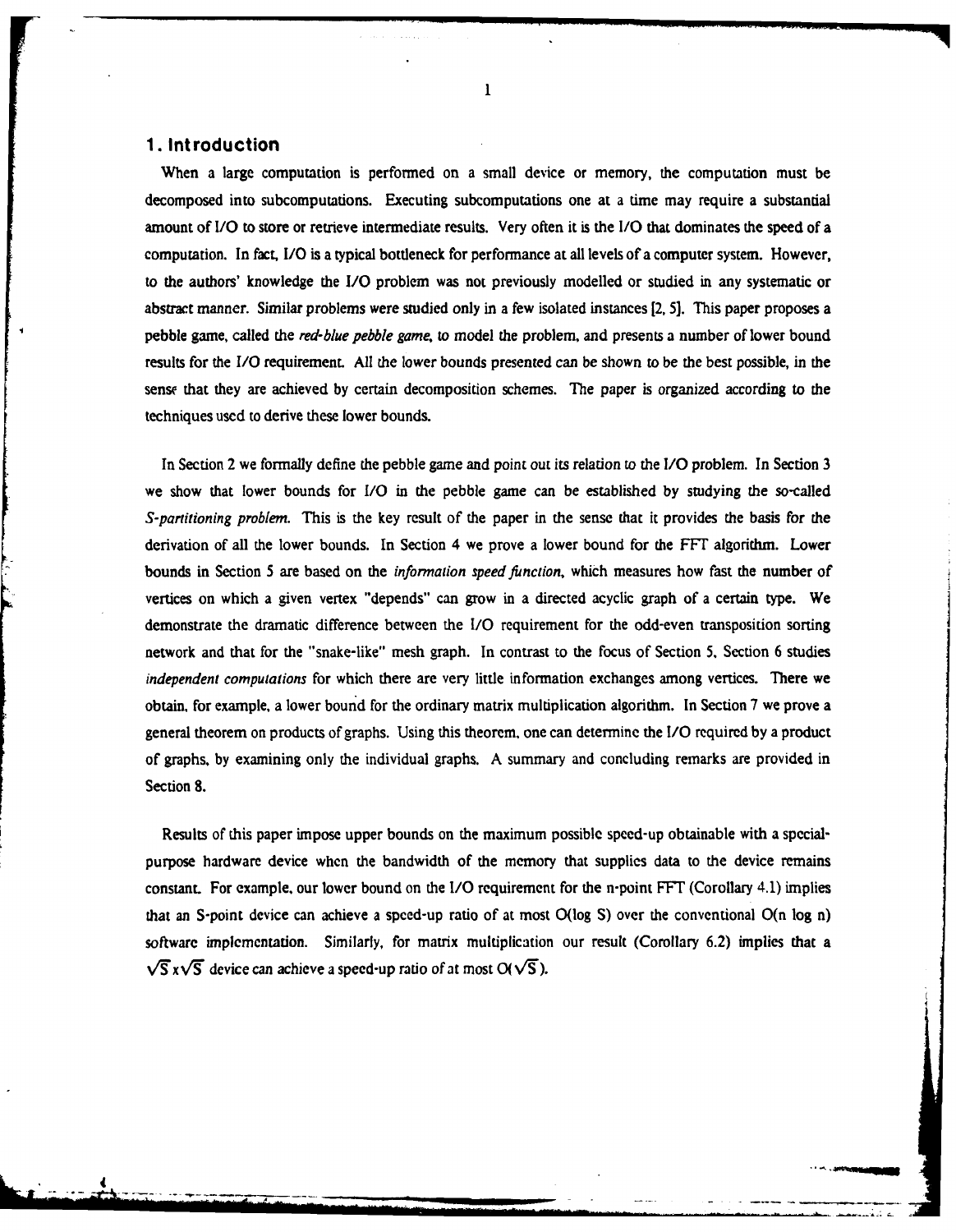#### **2. The Red-Blue Pebble Game and Its Relation to the** *I/0* **Problem**

As the usual pebble game (see, e.g., [4]), the red-blue pebble game is played on a directed acyclic graph<sup>1</sup>. At any point in the pebble game, some vertices of the graph will have red pebbles, some will have blue pebbles, some will have both red and blue pebbles and the remainder will have no pebbles at all. Following the notation of Pippenger **[81,** define a *configuration* as a pair of subsets of the vertices, one comprised of just the vertices having red pebbles, and the other just those having blue pebbles. Thus vertices belonging to **the** intersection of the two sets have both red and blue pebbles on them. The set of *inputs* (or *outputs) of the* graph is some designated set of vertices containing at least those vertices that have no predecessors (or successors, respectively). We assume that the set of inputs is disjoint from that of outputs. For all the examples discussed in the paper, only vertices that have no predecessors (or successors) are assumed to be inputs (or outputs, respectively), except in Section **7** where products of graphs are considered. The *initial* (or *terminal)* configuration is one in which only inputs (or outputs, respectively) have pebbles, and **they** are all blue pebbles. The rules of the red-blue pebble game are as follows.

**R1.** (Input) **A** red pebble may be placed on any vertex that has a blue pebble.

- R2. (Output) **A** blue pebble may be placed on any vertex that has a red pebble.
- R3. (Compute) If all the immediate predecessors of a vertex have red pebbles, a red pebble may **be** placed on that vertex.
- R4. (Delete) **A** pebble (red or blue) may be removed from any vertex.

*A transition* is an ordered pair of configurations, the second of which follows from the first according to one of the rules. **A** *calculation* is a sequence of configurations, each successive pair of which form a transition. A *complete* calculation is one that begins with the initial configuration and ends with the terminal configuration.

A graph on which the red-blue pebble game is played can model a computation performed on a two-level memory structure, consisting of say, a *fast* memory and a *slow* memory. Vertices represent operations and their results. An edge from one vertex to another indicates that the result of one operation is an operand of the other. An operation can be performed only if all the operands reside in the fast memory. Placing a red pebble using rule R3 corresponds to performing an operation and storing the result in the fast memory. Placing a blue pebble using rule R2 corresponds to storing a copy of a result (currently in the fast memory) into the slow memory, whereas placing a red pebble using R1 corresponds to retrieving a copy of a result (currently in the slow memory) into the fast memory. Removing a red or blue pebble using rule R4 means freeing a memory location in the fast or slow memory, respectively. The maximum allowable number of red

Lpne red-blue pebble game discussed in this paper is not related in any wa to **the** black-and-white **pebble** game introduced **by** Cook and Sethi **[1].**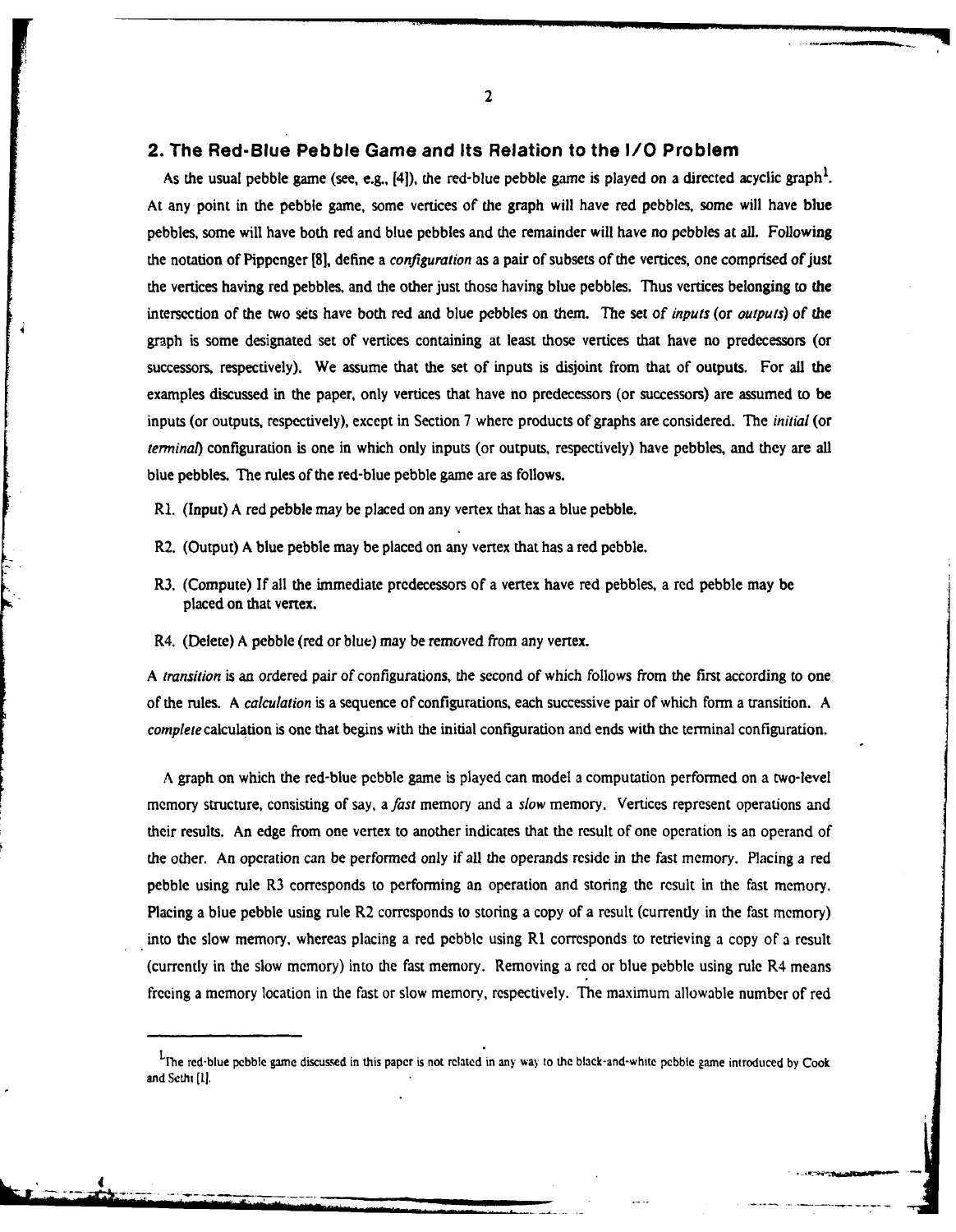or blue pebbles on the graph at any point in the game corresponds to the number of words available for use in the fast or slow memory, respectively.

For the purpose of this paper, we assume that the fast memory can hold only **S** words, where **S** is a constant, while the slow memory is arbitrarily large. Thus when the pebble game is played on a graph, at most **S** red pebbles, and any number of blue pebbles, can be on the graph at any time. For any given graph, we are interested in the minimum *I/0 time* **Q,** which is defined **by**

> **Q -** the minimum number of transitions according to rule R1 or R2 required **by** any complete calculation.

For the FFT graph, it is not difficult to prove the following upper bound on **Q by** the decomposition scheme illustrated in Figure  $2-1^2$ .

Theorem **2.1.** For the n-point **FFT** graph,

 $Q \cdot \log S$  **-**  $O(n \log n)$ .



**Figure 2-1:** (a) the 16-point FFT graph, and (b) decomposing the FFT graph, with  $n = 16$  and  $S = 4$ .

However, for **proving tight** lower bounds on Q, we found that **it** was difficult to work with the red-blue pcbble game directly. Instead we study **the** S-partitioning problem, which is a "static" problem in **the** sense

. . ..- .. .

<sup>2.\11</sup> **Iogarithms u. ed in this paper are to base 2.**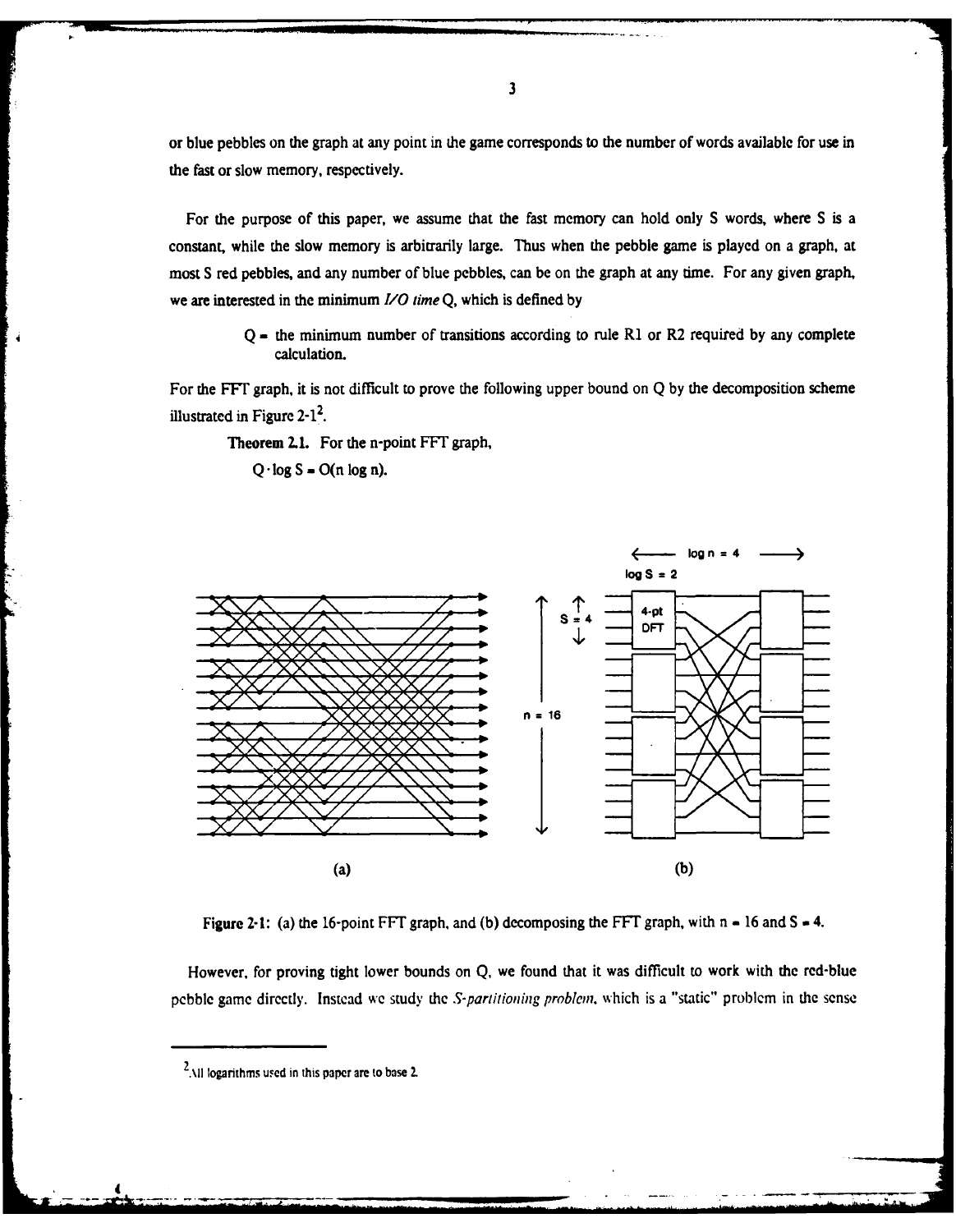that it does not apply rules on-the-fly as in a game. We show that lower bounds for the S-partitioning problem can be translated into lower bounds on **Q** for the red-blue pebble game.

#### **3. The S-Partitioning Problem and the Key Lemma**

In this section we show that every complete calculation of the red-blue pebble game on a directed acyclic graph defines a partition of the graph. Let **G -** (V, **E)** be a directed acyclic graph where V and **E** are the vertex and edge sets of G, respectively. A family of subsets of V,  $\{V_1, V_2, \ldots, V_k\}$ , is called an S-partition of 0 for some positive integer **S** if the following four properties hold.

- P1. The V<sub>i</sub>'s are disjoint and  $\bigcup_{i=1}^{h} V_i = V$ .
- P2. For each  $V_i$ ,  $1 \le i \le h$ , there exists a *dominator set*  $D_i$  for  $V_i$  that contains at most S vertices. (A dominator set for V<sub>i</sub> is defined to be a set of vertices in V such that every path from an input of G to a vertex in V<sub>i</sub> contains some vertex in the set.)
- P3. For each **Vi . 1 <** i **<** h, the minimum set M of V. has at most **S** vertices. (The minimum set of V is defined to be the set of those vertices in  $V_i$  that do not have any sons belonging to  $V_i$ .)
- P4. There is no cyclic dependence among vertex sets in  $\{V_1, V_2, \ldots, V_h\}$ . (A vertex set  $V_i$  is said to depend on another vertex set V<sub>i</sub> if there is an edge in E from a vertex in V<sub>i</sub> to a vertex in V<sub>i</sub>.) **.3 J1**

Theorem **3.1.** Let **G - (V, E)** be a directed acyclic graph. Any complete calculation of the redblue pebble game on **G,** using at most **S** red *pebbles, is* associated with a 2S-partizion of **G** such that

 $S \cdot h \geq q \geq S \cdot (h-1)$ ,

where **q** is the *I/O* time required **by** the complete calculation, and h is the number of vertex sets in the 2S-partition.

Proof: Denote **by C** any complete calculation. We can divide **C** into a sequence of h consecutive subcalculations,  $C_1, C_2, \ldots, C_h$ , for some h such that in each  $C_i$ ,  $1 \le i \le h-1$ , there are exactly S transitions using rule  $\overrightarrow{R1}$  or  $\overrightarrow{R2}$ , and in  $\overrightarrow{C}_h$  there are no more than S such transitions. For  $i - 1, \ldots, h$ , define  $V_i$  to be the largest vertex set in which each vertex satisfies the following three properties.

- (i) During subcalculation  $C_i$  it has a red pebble placed on it using rule R1 or R3.
- (ii) At the end of subcalculation C<sub>i</sub>, it either has red pebbles, or blue pebbles that are placed on it during  $C_i$ , or has a son in  $V_i$ .
- (iii) It does not belong to any  $V_i$  with  $j < i$ .

We claim that the family  $\{V_1, V_2, \ldots, V_h\}$  is a 2S-partition of G. First we show that property P1 holds. By (iii) it follows immediately that the V<sub>i</sub>'s are disjoint. In the following we show that every vertex in V belongs to some  $V_i$ . Suppose that a vertex, which is not an input, has a red or blue pebble on it at the end of some subcalculation  $C_i$ . Then there must exist a subcalculation  $C_j$ ,  $j \le i$ , during which the vertex has a red pebble placed on it using rule R3, and at the end of  $C_i$  it either remains to have the red pebble or has a blue pebble that is placed on it during  $C_i$ . This implies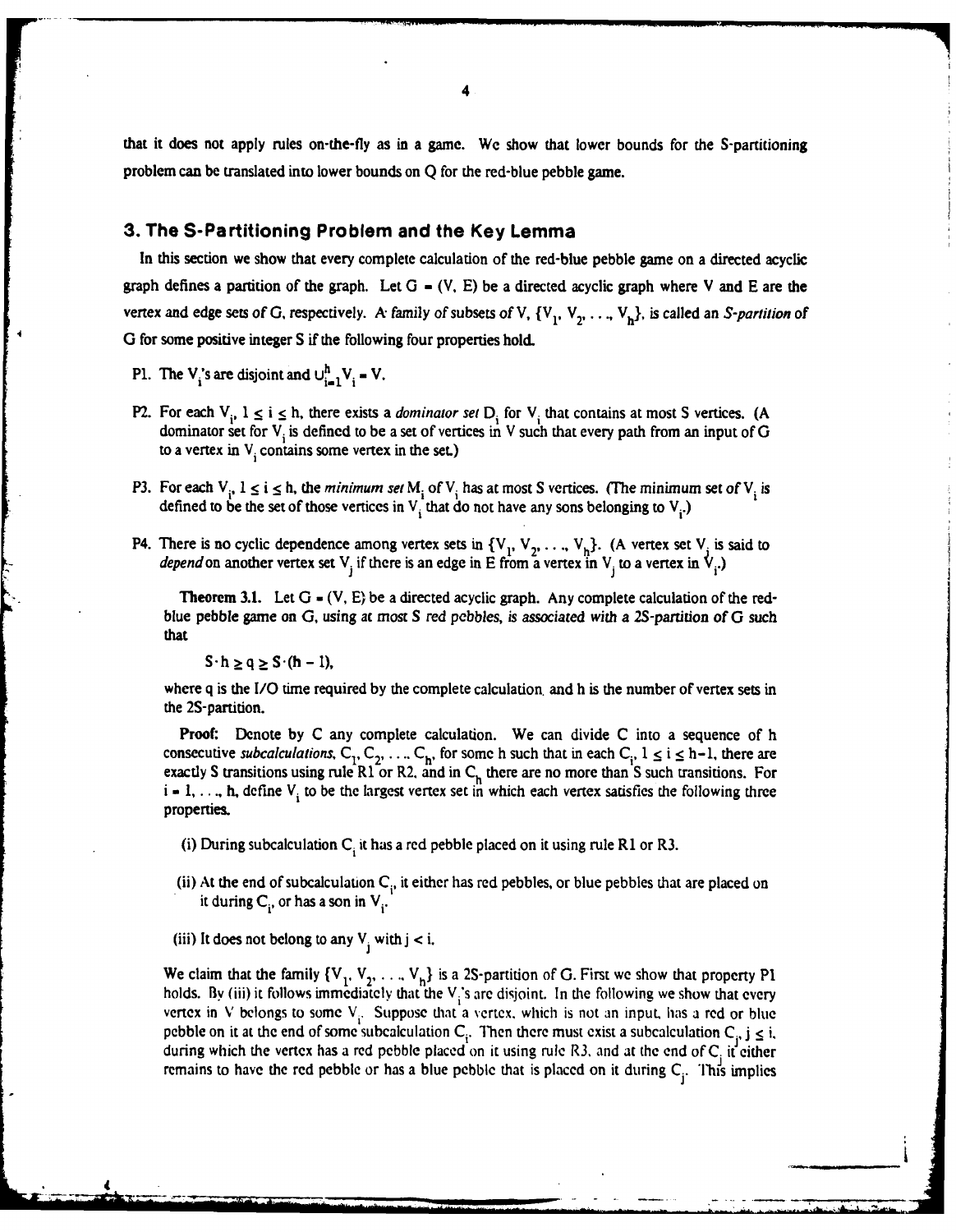that the vertex belongs to  $V_k$  for some  $k \leq j$ . Similarly one can show that if an input has a red pebble on it at the end of C<sub>i</sub>. then it must belong to  $V_k$  for some k  $\leq$  i. Because calculation C is a complete calculation, all outputs have blue pebbles on them at the end of the last subcalculation  $C_h$ ; thus they all belong to  $U_{i=1}^h V_i$ . Consider now any immediate predecessor u of an output v. Suppose that v belongs to  $V_i$ . Then v cannot have any pebble on it at the beginning of  $C_i$  and thus must have a red pebble placed on it using R3 during C<sub>i</sub>. This implies that we have one of the following two cases:

Case 1: Vertex u has a red pebble on it at the end of subcalculation  $C_{i-1}$ . Then by reasons stated above, u belongs to some  $V_i$ ,  $j \leq i-1$ .

Case 2: Vertex  $u$  has a red pebble placed on it using rule R1 or R3 during  $C_i$ . If  $u$  does not belong to any  $V_i$  with  $j < i$ , then because u has a son v in  $V_i$ , u itself must belong to **Vi.**

We have shown that all the immediate predecessors of outputs belong to  $\bigcup_{i=1}^{h} V_i$ . Similarly, we can show that all the immediate predecessors of the immediate predecessors of outputs belong to  $U_{i-1}^n V_i$ . Property P1 follows by induction. Note that both Case 1 and Case 2 above imply that if V<sub>i</sub> depends on V<sub>i</sub> then j < i. Therefore there cannot be any cyclic dependence among V<sub>i</sub>'s, and thus property P4 holds. For proving property P2 for any  $V_i$ ,  $1 \le i \le h$ , we consider two subsets of V,  $V_{R}$  and  $V_{R}$ , which are defined as follows.

- V<sub>R</sub> consists of those vertices that have red pebbles placed on them just before subcalculation C<sub>i</sub> begins.
- V<sub>BR</sub> consists of those vertices that have blue pebbles placed on them just before subcalculation C<sub>i</sub> begins and have red pebbles placed on them according to rule R1 during **Ci.**

It is easy to see that by property (i) in the definition of  $V_i$ ,  $V_R \cup V_{BR}$  forms a dominator set for  $V_i$ . Since there can be at most S red pebbles on G at any time, we have

 $|V_R| \leq S$ .

The fact that at most S transitions can use rule R1 during C<sub>i</sub> implies that

 $|V_{BR}| \leq S$ .

Thus

$$
|V_{\mathbf{p}} \cup V_{\mathbf{p}\mathbf{p}}| \le |V_{\mathbf{p}}| + |V_{\mathbf{p}\mathbf{p}}| \le 2S.
$$

We have shown that  $\{V_1, V_2, \ldots, V_k\}$  satisfies property P2. The proof of property P3 is similar. **By** property (ii) in the definition of V,, we know that at the end of subcalculation **Ci,** every vertex in  $M_i$ , the minimum set of  $V_i$ , has red pebbles, or blue pebbles that are placed on it during  $C_i$ . Since there can be at most **S** vertices having red pebbles placed on them at any time, and at most S vertices having blue pebbles placed on them according to rule R2 during C<sub>i</sub>, the minimum set M<sub>i</sub> can have at most 2S vertices. We have shown that  $\{V_1, V_2, \ldots, V_h\}$  is a 2S-partition of G. The theorem follows by noting that corresponding to each  $\hat{V}_i$ ,  $\hat{I} \le i \le h-1$ , exactly S transitions using R1 or R2 are performed and to  $V_h$ , no more than S such transitions are performed.  $\Box$ 

Alistanti<br>Alistantino del Partido<br>Alistantino del Partido

Let

P(S) **-** the minimum number of vertex sets that any S-partition of **G** must have.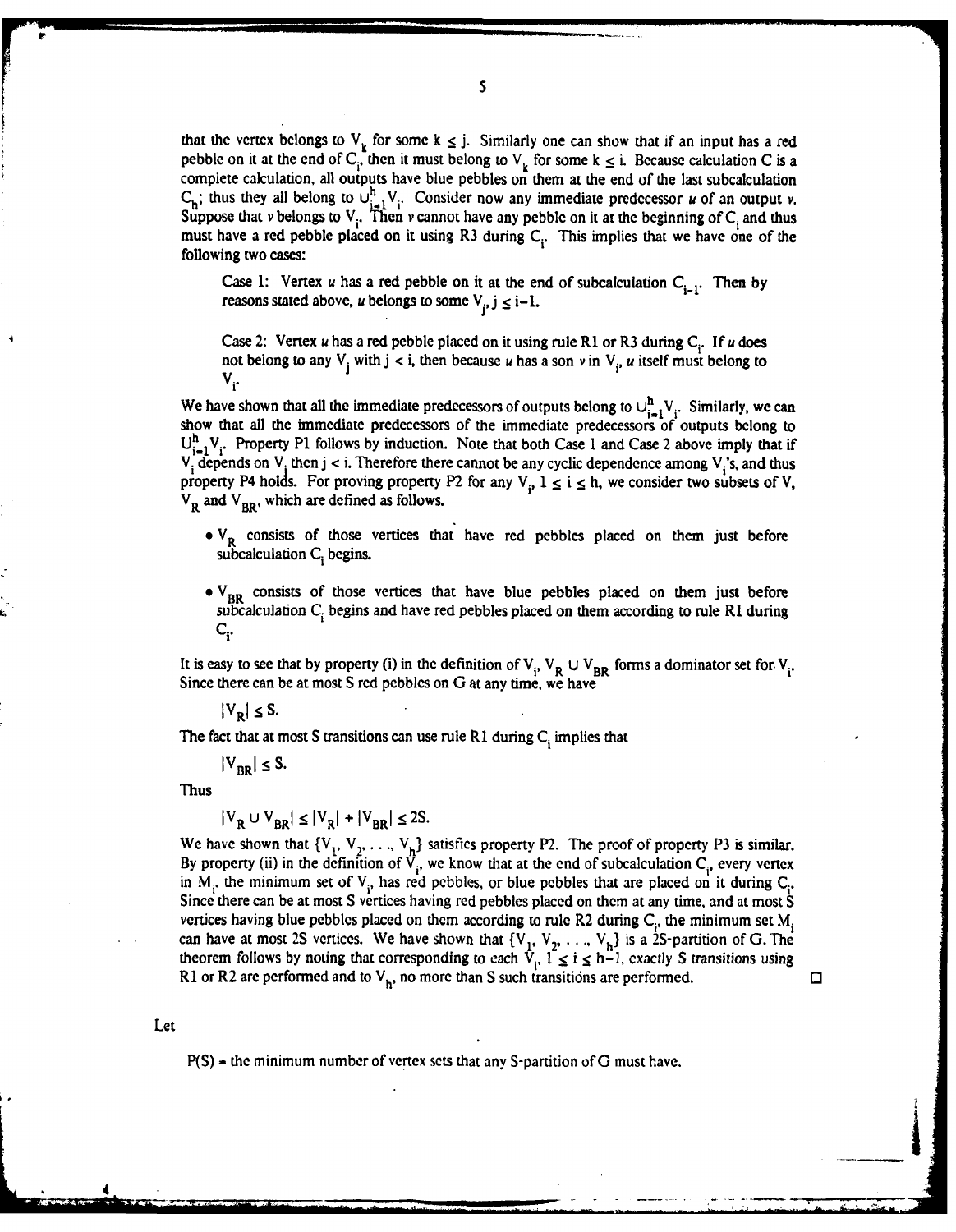We have, **by** Theorem 3.1, the key lemma of the paper.

Lemma **3.1.** For any directed acyclic graph G, the minimum 1/0 time satisfies

 $Q > S \cdot (P(2S) - 1)$ .

Using this lemma, lower bounds for P can be translated immediately into lower bounds for **Q.**

#### **4. Lower Bounds for the FFT Computation**

In this section we establish a lower bound on the minimum *I/O* time **Q** for the n-point **FFT** graph (see Figure 2-1(a)), **by** proving a lower bound on P.

Define an *S-dominator partition* of a graph G =  $(V, E)$  to be a family of subsets of V,  $\{V_1, V_2, \ldots, V_h\}$ , satisfying properties P1, P2 and P4 of an S-partition, but not necessarily property P3. Let

 $P_D(S)$  = the minimum number of vertex sets that any S-dominator partition of G must have.

Then clearly  $P_D(S) \le P(S)$ , since any S-partition is also an S-dominator partition. The following theorem establishes a lower bound on  $P_D(S)$ , and thus a lower bound on **P(S)**.

**Theorem 4.1.** Suppose that  $S \geq 2$ . The minimum number of vertex sets that any S-dominator partition of the n-point FFT graph must have satisfies

 $P_D(S) = \Omega((n \log n)/(S \log S)).$ 

**Proof:** Since there are a total of  $\Theta(n \log n)$  vertices in the n-point FFT graph, it suffices to prove that any vertex set U that has a dominator set of size no more than  $S, S \le n$ , can have at most S log S **+** S vertices. We shall show this by induction on n. The assertion holds trivially for the case when  $n = 2$ . Assume now that it holds for the m-point FFT for any  $m < n$ . We want to show that it holds for m *=* n. Consider the n-point FFT graph. We partition its vertex set into four disjoint sets A. B, C and D such that sets C and D equally partition the set of outputs, and sets A and B equally separate the rest of the vertices. See Figure 4-1 below. Let  $d_A$ ,  $d_B$ ,  $d_C$  or  $d_D$  be the number of elements in the dominator set that belong to sets A, B, C or D respectively. Let  $u_A$ ,  $u_B$  $u_C$  or  $u_D$  be the number of elements in the vertex set U that belong to sets A, B, C or D, respectively. It is easy to see that elements in set A that are also in the dominator set form a **dominator set for set**  $U \cap A$ **. Thus by the induction hypothesis,** 

$$
u_A \le d_A \log d_A + d_A. \tag{1}
$$

Similarly, we have

 $u_B \leq d_B \log d_B + d_B.$  (2)

Let  $R_A$  or  $R_B$  be the set of those horizontal paths from inputs to outputs on which there are vertices in the dominator set that belong to A or B, respectively. Then

 $|R_A| \le d_A$  and  $|R_B| \le d_B$ . (3)

For each vertex in  $U \cap C$  or  $U \cap D$ , it either belongs to the dominator set or one of its immediate predecessors is on a horizontal path belonging to  $R_A$  and the other on one belonging to  $R_B$ . Thcrefore

$$
u_C \le d_C + \min(|R_A|, |R_B|)
$$
 and  $u_D \le d_D + \min(|R_A|, |R_B|)$ ,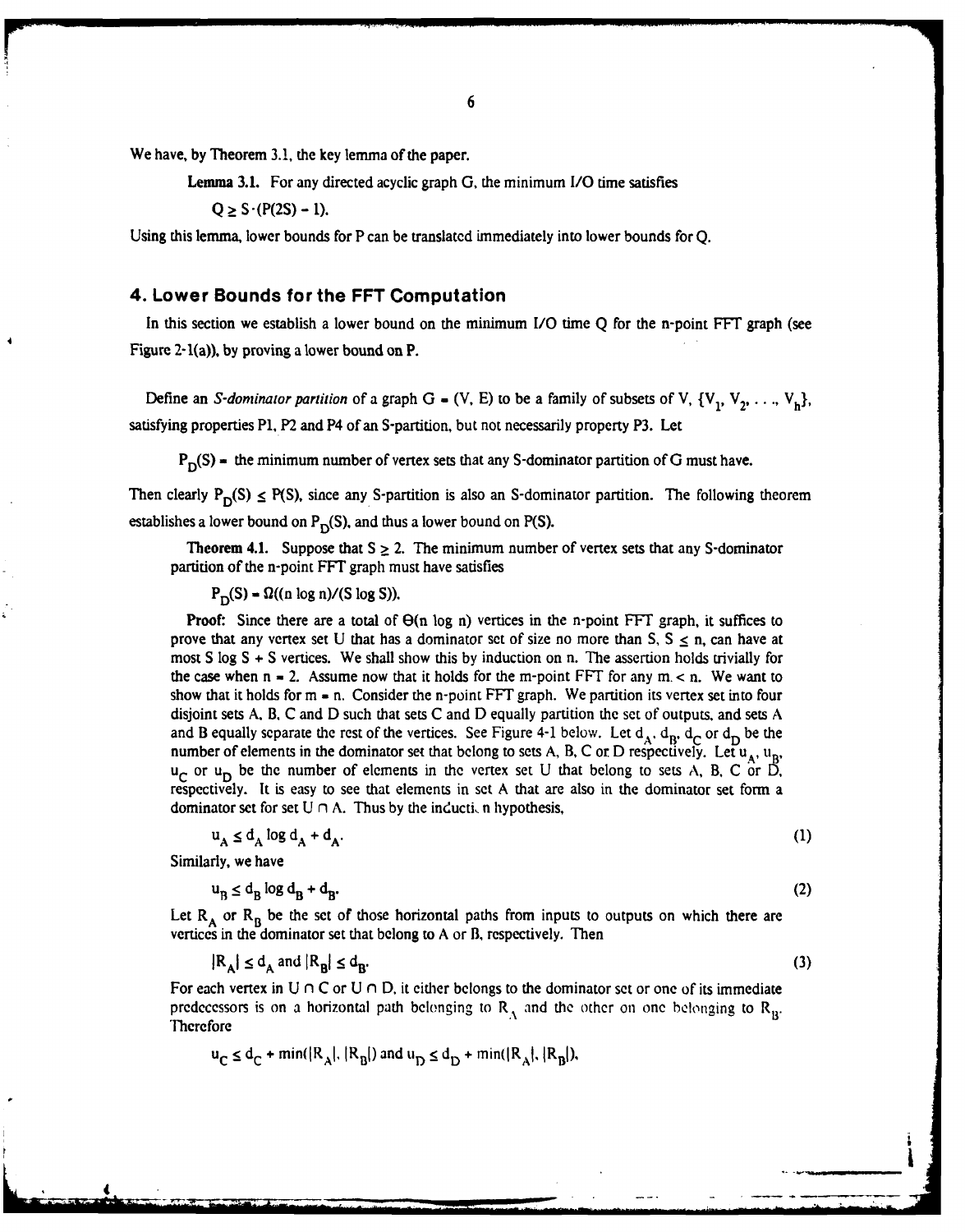

**7**

Figure 4-1: Partitioning the FFT graph for the induction proof.

(4)

 $\mathcal{L}_\text{max}$  and  $\mathcal{L}_\text{max}$  and  $\mathcal{L}_\text{max}$  and  $\mathcal{L}_\text{max}$ 

from which we have

 $u_C + u_D \leq d_C + d_D + 2min(|R_A|, |R_B|).$ By (1), (2), (3) and (4),  $\mathbf{u}_A + \mathbf{u}_B + \mathbf{u}_C + \mathbf{u}_D \leq [d_A \log d_A + d_B \log d_B + 2min(d_A, d_B)] + d_A + d_B + d_C + d_D.$ Since  $d_A + d_B \leq S - d_C - d_D$ , we have  $u_A + u_B + u_C + u_D \le (S - d_C - d_D) \log (S - d_C - d_D) + S \le S \log S + S$ which completes the induction proof.  $\square$ 

By Lemma 3.1 we have the following lower bound result.

**Corollary** 4.1. For the n-point **FFT** graph,

 $Q \cdot \log S = \Omega(n \log n)$ .

Thus the *1/O* time for the n-point FFT when executed on a special-purpose device with **S** words of memory is at least  $\Omega(n \log n / \log S)$ , implying that the maximum-possible speed-up ratio over the usual  $O(n \log n)$ implementation is at most O(log **S).** This upper bound on the speed-up ratio holds no matter how fast the the device may be, since it is a consequence of the *I/O* consideration. The upper bound can **be** reduced only if the bandwidth of the memory that supplies data to the special-purpose device is increased. A systolic device that distributes S words of memory in a linear processor array and achieves O(log **S)** speed-up for the FFT is described **by** Kung **[7].**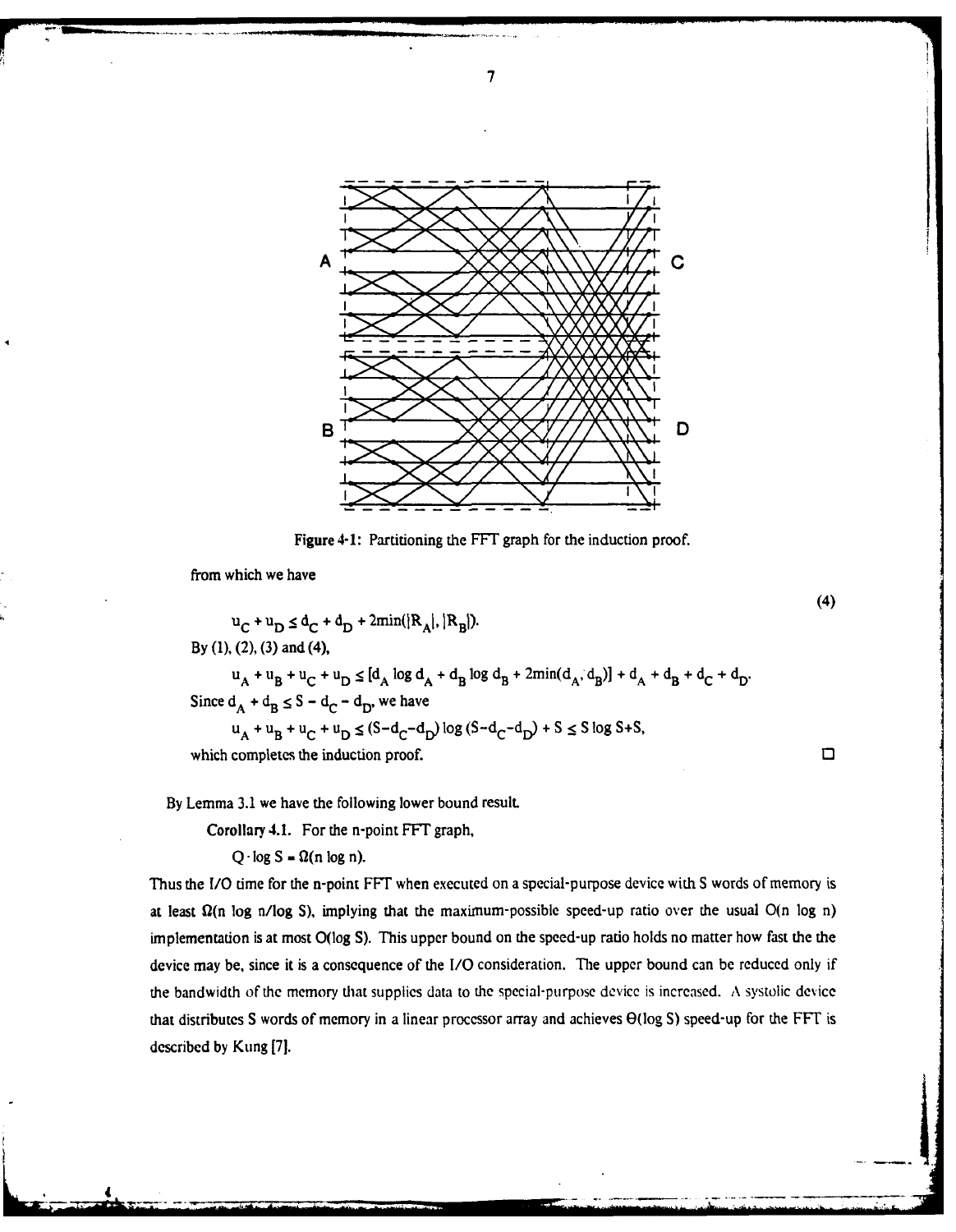#### **5. Lower Bounds Based on Information Speed Functions**

Many "regular" graphs  $G = (V, E)$  have the property that all inputs can reach all outputs through vertexdisjoint paths. In the proof of Theorem 4.1 we have already noted that the FFT graph has this property. In the current section, this type of graph will be considered. The vertex-disjoint paths from inputs to outputs will be called *lines*, for simplicity. We say that the *information speed function* is  $\Omega(F(d))$  if for any two vertices *u, v* on the same line that are d apart, there *are* at least F(d) vertices in the graph satisfying the following two properties.

Fl. At most one of these vertices can belong to a single line.

F2. Each of these vertices belongs to a path connecting *u* and v.

The following theorem shows that lower bounds on Q can be obtained from lower bounds on F or upper bounds on **F'.**

Theorem **5.1.** For any graph where all inputs can reach all outputs through vertex-disjoint paths, if the information speed function is  $\Omega(F(d))$  where F is monotonically increasing and  $F<sup>1</sup>$ exists, then

#### $Q \cdot F^{-1}(S) = \Omega(L)$

where L is the total number of vertices on the vertex-disjoint paths or the lines.

Proof: As in the proof of Theorem 4.1, we will establish

 $P_D(S) = \Omega(L / (S \cdot F^{-1}(S)))$ 

by showing that any vertex set U in a S-dominator partition can have at most  $O(S \cdot F^{-1}(S))$  vertices on the lines. Note that vertices in U can be on at most S lines, since the lines are vertex-disjoint and U has a dominator set of size at most S. The theorem follows from the claim that on any line there can be at most  $F^{-1}(S) + 1$  vertices in U. Suppose that the claim is false for some line. Then on this line there are two vertices *u* and *v* in U that are  $F^{-1}(S) + 1$  apart. Consequently, there are  $F(F<sup>-1</sup>(S) + 1)$  vertices satisfying properties F1 and F2. If any of these vertices belongs to another vertex set *U'* in *the S-dominator* partition, then by property F2 there will be a cyclic dependence among vertex sets in the S-dominator partition, violating property P4 in Section 3. Therefore all of these  $F(F<sup>-1</sup>(S) + 1)$  vertices, which form a set of more than S vertices, belong to U, and by property F1 they belong to distinct lines. This is a contradiction, since vertices in U can be on at most S lines. **The contract of the contract of the contract of the contract of the contract of the contract of the contract of the contract of the contract of the contract of the contract of the contract of the contract of the co** 

Corollary 5.1. For the odd-even transposition sorting network (see, e.g., **[61)** for sorting nelement runs,

 $Q \cdot S = \Omega(n^2)$ ,

for any  $S < n$ .

Proof: Consider the sub-network that includes only half of the inputs and outputs, as shown in Figure 5-1. It is easy to see that we can assume the sub-network has  $n/2$  lines with  $L = \Theta(n^2)$  and  $F(d) = d/2$  for  $d \le n$ .

**Corollary 5.2.** For the mxn snake-like directed mesh as shown in Figure 5-2,

 $Q = \Omega(mn)$ ,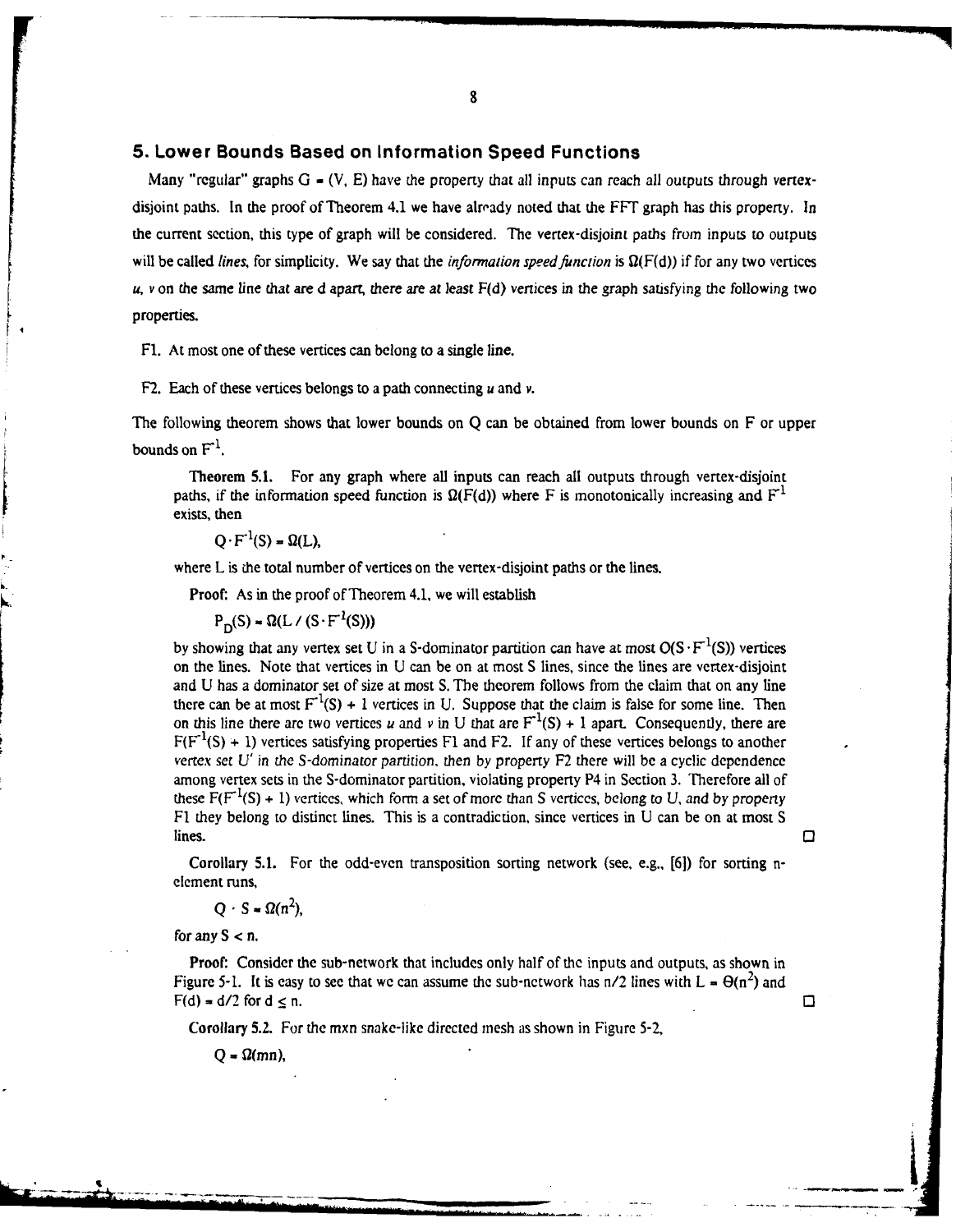

Figure 5-1: The odd-even transposition sorting network, where each "o" is a comparator.

for any  $S < m$ .

Proof: Consider as lines all the horizontal vertex-disjoint paths from inputs to outputs. **It** is easy to see that we can assume  $F(d) = m$  for any  $d \ge 2$ . Let U be any vertex set in an S-dominator partition of the graph. As in the proof of Theorem 5.1, we note that vertices in U can be on at most S lines, and that on any line there can be at most two vertices in U. Therefore, U can have at most O(S) vertices, and thus  $P_p(S)$  (or  $P(S)$ ) =  $\Omega(mn/S)$ . The corollary follows from Lemma 3.1.  $\Box$ 



Figure 5-2: The snake-like directed mesh.

Straightforward decomposition schemes will show that lower bounds in the above corollaries are best possible. We note that when S increases the **1/0** requirement Q for the odd-even transposition sorting network decreases at the rate of **US,** whereas that for the snake-like directed mesh remains unchanged essentially. We say that graphs like the latter are indecomposable.

**9.**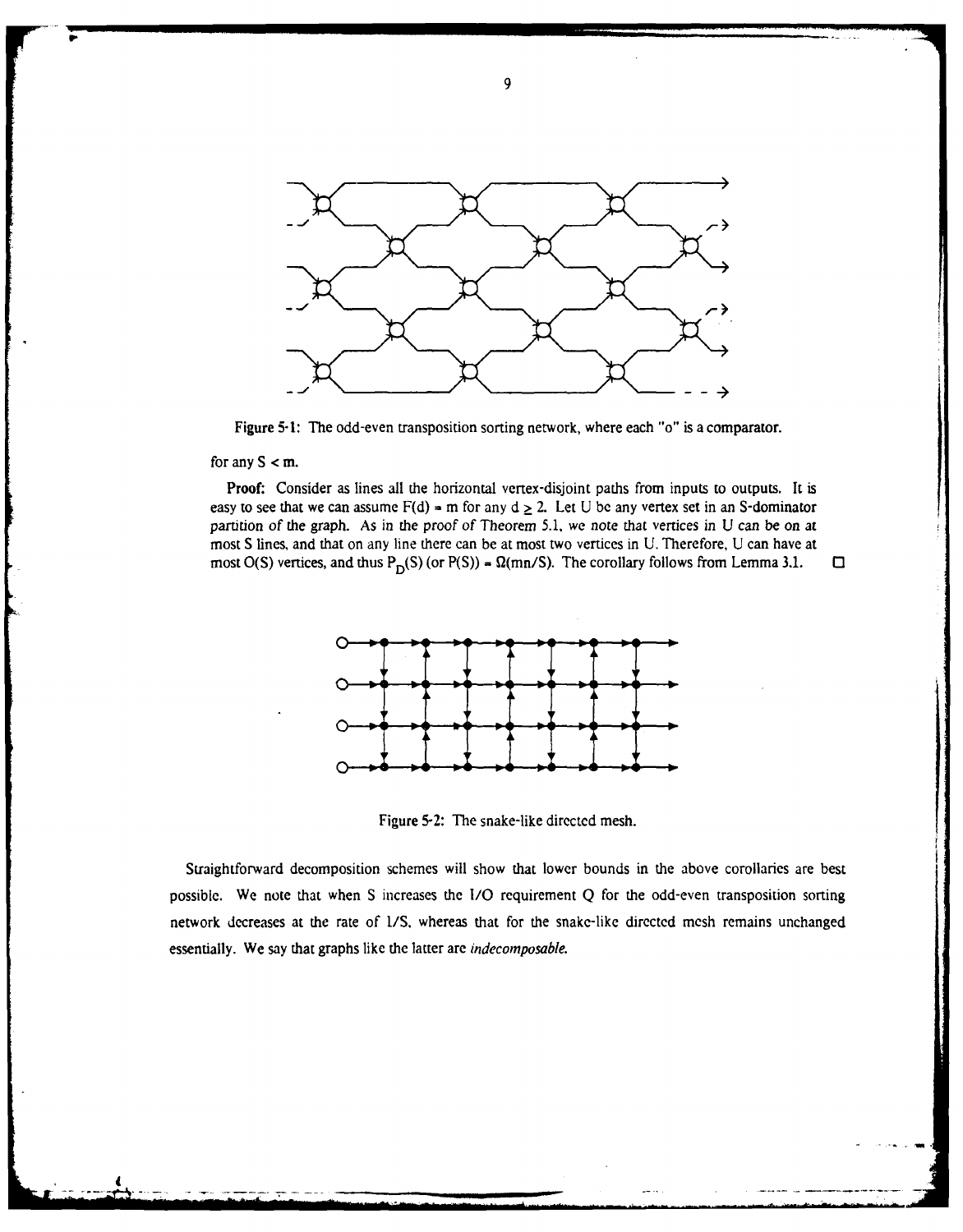#### **6. Independent Evaluation of Multivariate Expressions**

Given values for indeterminates  $x_1, \ldots, x_n$ , the problem is to evaluate multivariate polynomial expressions  $y_i = y_i(x_1, \ldots, x_n)$ ,  $i = 1, 2, \ldots, m$ . Assume that each  $y_i$  is a sum of at least two terms and in each  $y_i$ , all the terms are distinct and have degrees  $\leq$  D. An example of such a problem is matrix multiplication, where  $D = 2$ . An *independent evaluation* of y<sub>i</sub>'s is an algorithm or a directed acyclic graph with inputs x<sub>i</sub>'s and outputs y<sub>i</sub>'s satisfying the following properties.

- El. In the evaluation of each  $y_i$ , all (and only) those product terms which appear in the fully distributed expression of **yi** are computed first by multiplications, and then using these product terms **Yi** is formed through a summation *tree* by additions or subtractions only. In particular, no multiplication can be performed after an addition or subtraction.
- E2. Internal vertex sets of the summation trees for all the y<sub>i</sub>'s are disjoint from each other, that is, none of the internal vertices in one tree appears as an internal vertex in another. (Thus, evaluations of **y** 's are *independent* from each other.)

Let X be any set of x<sub>i</sub>'s or products in x<sub>i</sub>'s. For any output  $y_i$ , define h(y<sub>i</sub>, X) as the number of terms in  $y_i$ that can be obtained from X directly or by multiplying elements in X. For any Y  $\subseteq \{y_1, \ldots, y_m\}$  we further define

 $h(Y, X) = \sum_{y \in Y} h(y, X).$ 

For example, if  $y_1 = x_1x_2 + x_1^2x_1$ ,  $y_2 = x_1^2x_2^2 + x_1x_1^4$ ,  $Y = \{y_1, y_2\}$ , and  $X = \{x_1, x_2^2, x_1^2\}$ , then  $h(y_1, X) = 1$ .  $h(y_2, X) = 2$ , and  $h(Y, X) = 3$ . Define the *S-combination number* to be

 $H(S) = max\{h(Y, X) | |Y| \le S, |X| \le S\}.$ 

We have the following result.

**4 \_\_WON**

**Theorem 6.1.** Suppose that  $H(S) = \Omega(S)$ . Then for any independent evaluation of a multivariate expression of degree  $\leq$  D,

 $Q \cdot D \cdot H(S)/S = \Omega(|V|)$ ,

where **IVI** is the total number of vertices in the graph corresponding to the independent evaluation.

**Proof:** Let  $\{V_1, V_2, \ldots, V_h\}$  be an S-partition of the graph associated with the independent evaluation. We shall prove the following.

(i) Each  $V_i$ ,  $1 \le i \le h$ , can have at most  $H(S) + 2S$  *internal vertices.* (An internal vertex is defined to be a vertex belonging to the internal vertex set of some summation tree.)

(ii) There are at least  $|V|/(2D)$  internal vertices in the graph.

By property P3 in the definition of S-partition, the minimum set of  $V_i$  has at most S vertices. This implies that  $V_i$  can have nonempty intersections with internal vertex sets of at most S summation trees, since **by E2** each of such intersections has at **least** one distinct vertex in the minimum set. Thus, to bound the number of internal vertices that  $V_i$  can have, we need only consider summation trees for S  $y_i$ 's. By property P2 of S-partition, we note that  $V_i$  has a dominator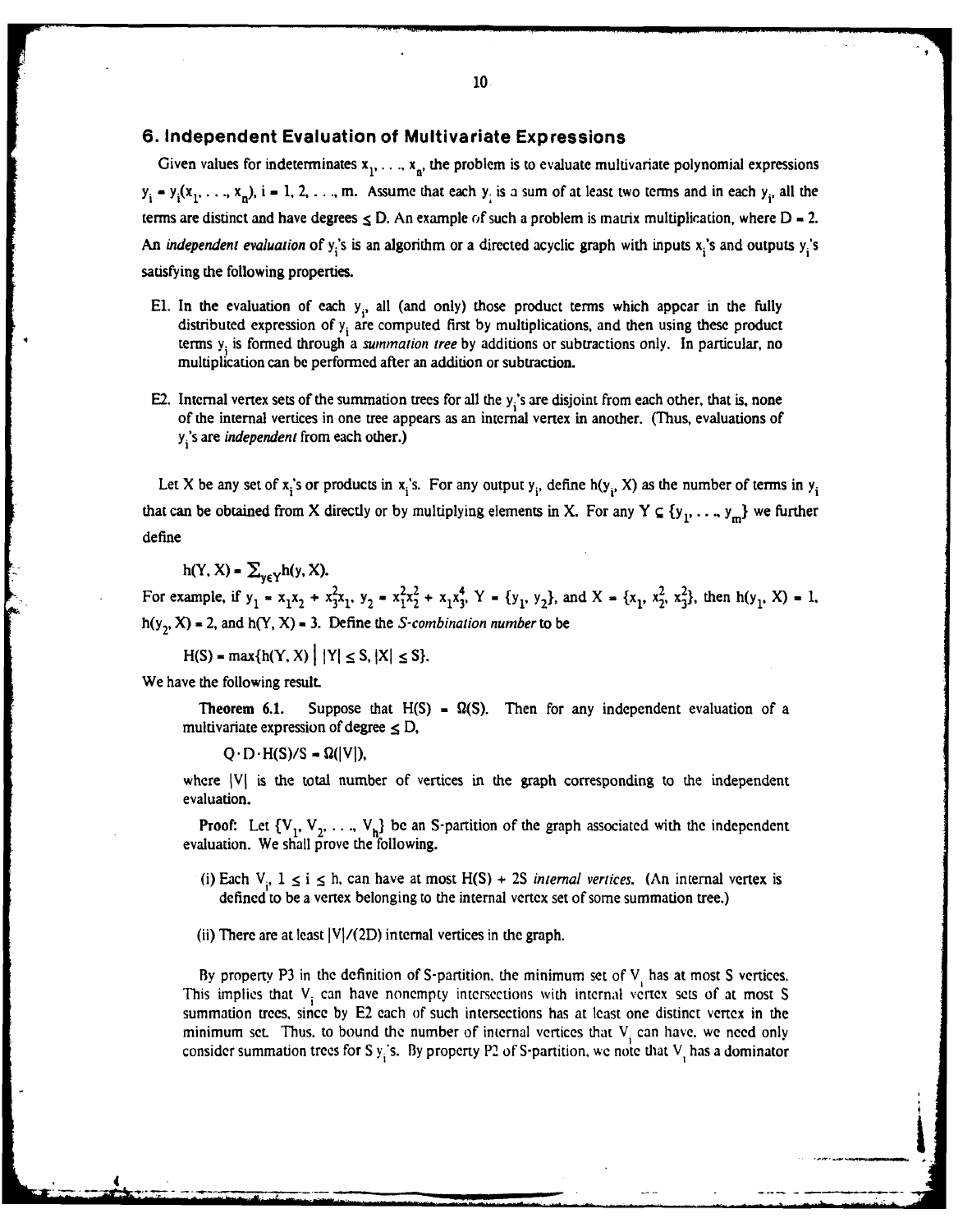set **Di** of size no more than **S. By** the definition of **H(S),** from **Di** one can form at most **H(S)** terms appearing in the S y<sub>1</sub>'s. These terms, together with possible vertices in D<sub>i</sub> that are already internal vertices, can generate at most **H(S) + 2S** internal vertices. We have shown (i). To prove (ii), let **A** be the total number of internal vertices in the graph corresponding to the independent evaluation. Then the total number of external vertices, or terms, in all the summation trees, is no greater than

**2A.** Each product term requires at most **D** - **1** multiplications; thus the total number of vertices

 $|V| \leq 2A(D - 1) + A \leq 2AD$ .

This proves (ii). **It follows** from (i) and (ii) that

 $h \geq (|V|/2D) / (H(S) + 2S),$ 

and by Lemma 3.1,

**VI** in the graph satisfies:

 $Q = \Omega(S \cdot |V| / (D \cdot (H(2S) + 2S))).$ 

The theorem follows from the assumption that  $H(S) = \Omega(S)$ .

Corollary **6.1.** For the ordinary matrix-vcctor multiplication algorithm for multiplying an mxn matrix with an n-vector,

 $Q \cdot S = \Omega(mn)$ ,

assuming that entries in the matrix can be generated on-the-fly and thus are not required to be input.

**Proof:** The corollary follows immediately by noting that  $H(S) = \Theta(S^2)$  and  $D = 1$ .

о

#### Lemma **6.1.** For matrix-matrix multiplication,

 $H(S) = \Theta(S^{3/2}).$ 

**Proof:** We shall only prove  $H(S) = O(S^{3/2})$ , since it is trivial to see  $H(S) = \Omega(S^{3/2})$ . Consider the matrix multiplication,  $AB = C$ . Let W be any set of entries in A and B, with  $|W| \leq S$ . Partition A into two classes as follows. Class A<sub>d</sub> consists of all rows in A, each of which has at least  $\sqrt{5}$  entries in W, and class  $A'_{d}$  consists of the rest of rows in A. Accordingly, matrix C is partitioned into two classes, A<sub>d</sub>B and A $'_{A}$ B. Since A<sub>d</sub> can have at most  $\sqrt{S}$  rows, and since in any row of A<sub>d</sub>B an entry in B can appear at most once (and B has no more than S entries in W), the maximum number of terms in  $A_d$ B that can be obtained by multiplying elements in W is at most  $S \cdot \sqrt{S} = S^{3/2}$ . For entries in A'B, each of them can be obtained by multiplying at most  $\sqrt{5}$  elements in W, since each row in A' has at most  $\sqrt{5}$  elements in W. Therefore, in any S entries of  $A'_A B$ , there are at most  $S \cdot \sqrt{S} = \tilde{S}^{3/2}$  terms that can be obtained by multiplying elements inW. **d**

By Theorem 6.1 and Lemma 6.1, we have the  $\sim$ -lowing result.

Corollary 6.2. For the ordinary matrix-matrix multiplication algorithm for multiplying mxk and kxn matrices,

\* "T' 4 " , ... .\_ L \_ . .

 $Q \cdot \sqrt{S}$  =  $\Omega(mkn)$ .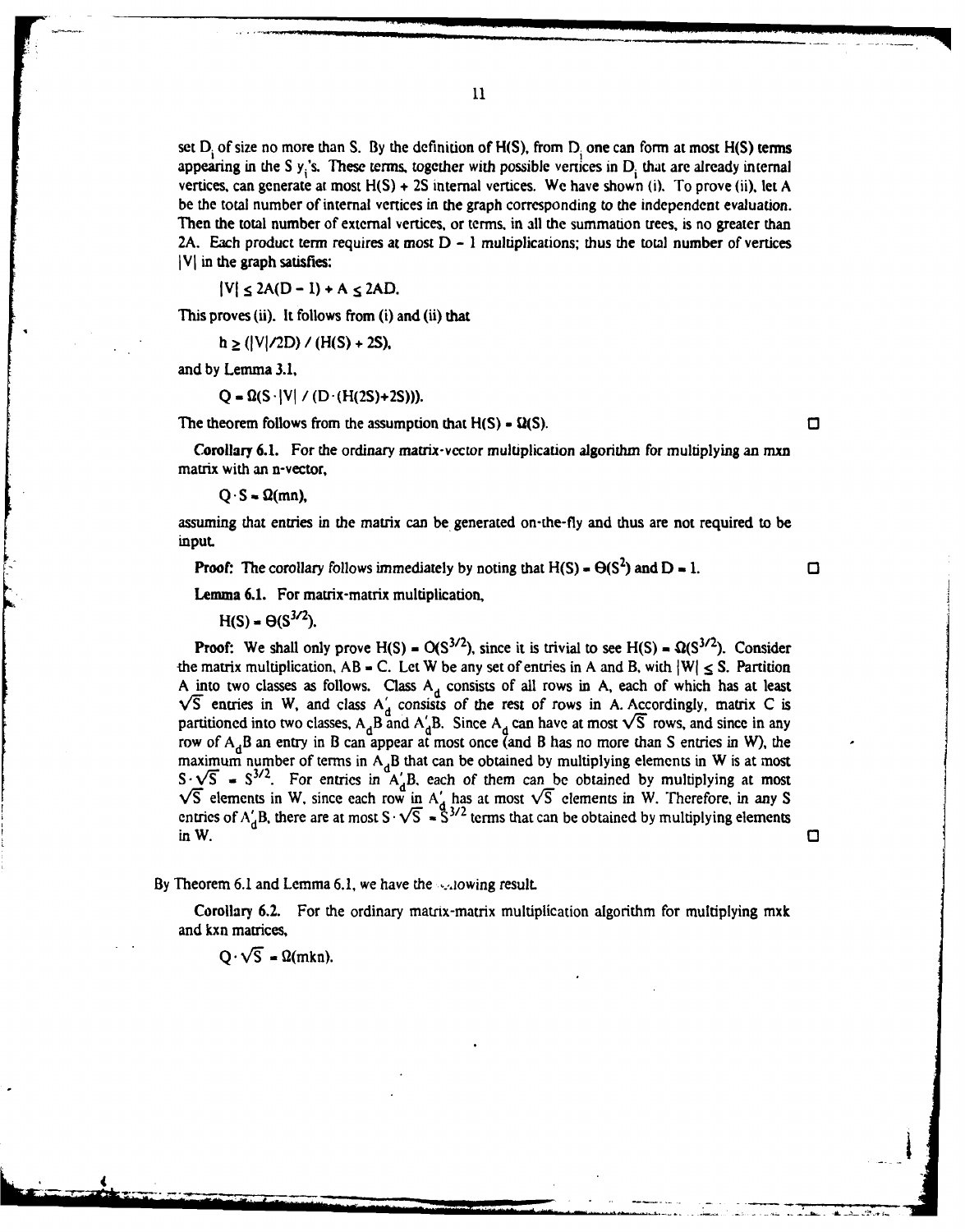#### **7.** Lower Bounds for Products of Graphs

As demonstrated in Sections 4 and **5,** one can establish lower bounds on **Q by** proving upper bounds on the size of any vertex set that has a dominator set of size at most **S.** This is equivalent to proving lower bounds on

D(n) = the minimum size of a dominator set for any vertex set having no less than n vertices.

In this section we show that lower bounds on  $D(n)$  for the product of two graphs can be obtained from lower bounds on D(n) for individual graphs. (See, for example, **[3]** for the definition of the product of two graphs.) Let  $G_1 \times G_2$  be the product of  $G_1$  and  $G_2$ . A vertex  $(v_1, v_2) \in G_1 \times G_2$  is defined to be an input (or output) of  $G_1 \times G_2$  if  $v_1$  is an input of  $G_1$  or  $v_2$  is an input of  $G_2$ , (or, respectively,  $v_1$  is an output of  $G_1$  and  $v_2$  is an output of  $G_2$ .) Of course D(n) depends on the graph on which it defines: we use  $D_1(n)$ ,  $D_2(n)$  and  $D(n)$  to distinguish the case when the graph is  $G_1$ ,  $G_2$  and  $G$  respectively.

**Lemma 7.1.** If f is a positive function such that  $f(x)/x$  is non-increasing,  $\sum a_i \geq T_1T_2$ , and  $0 \le a_i \le T_2$ , then

 $\sum f(a_i) \geq T, f(T)$ .

Proof:

$$
\sum f(a_i) \ge \sum a_i f(T_2) / T_2 \ge T_1 f(T_2).
$$

Theorem **7.1.** *(The Production Theorem for Dominators)* If  $D_i(n) = \Omega(d_i(n))$  where  $d_i$ ,  $i = 1, 2$ , is a positive, non-decreasing function such that  $d_i(x)/x$  is non-increasing, then

 $D(n_1n_2) = \Omega(\min\{n_1 \cdot d_2(n_2), n_2 \cdot d_1(n_1)\}).$ **Proof:** Let W be a subset in  $V_1xV_2$  of size  $n_1n_2$ . Define

 $U_2$  = the set of vertices  $p_2$  in  $V_2$  for which  $|W \cap (V_1 \times \{p_2\})| \ge n_1$ ,

and

 $U'_2 = V_2 - U_2.$ <br>Clearly, we have  $|U_2| \le n_2$  giving

 $|W \cap ({p_1}xU_2)| \le n_2,$  (5)

and for  $p \in U'_2$ ,

$$
|W \cap (V_1 \times \{p_2\})| < n_1. \tag{6}
$$

One of the following two cases must hold.

Case 1.  $|W \cap (V_1xU_2)| \ge n_1n_2/2$ .

Let  $p_1$  be any vertex in  $V_1$ . Any dominator set for  $W \cap (\{p_1\}XV_2)$  is of size at least  $d_2(|W \cap (\{p_1\}xV_2)|)$ . Thus the size of any dominator set for W satisfies: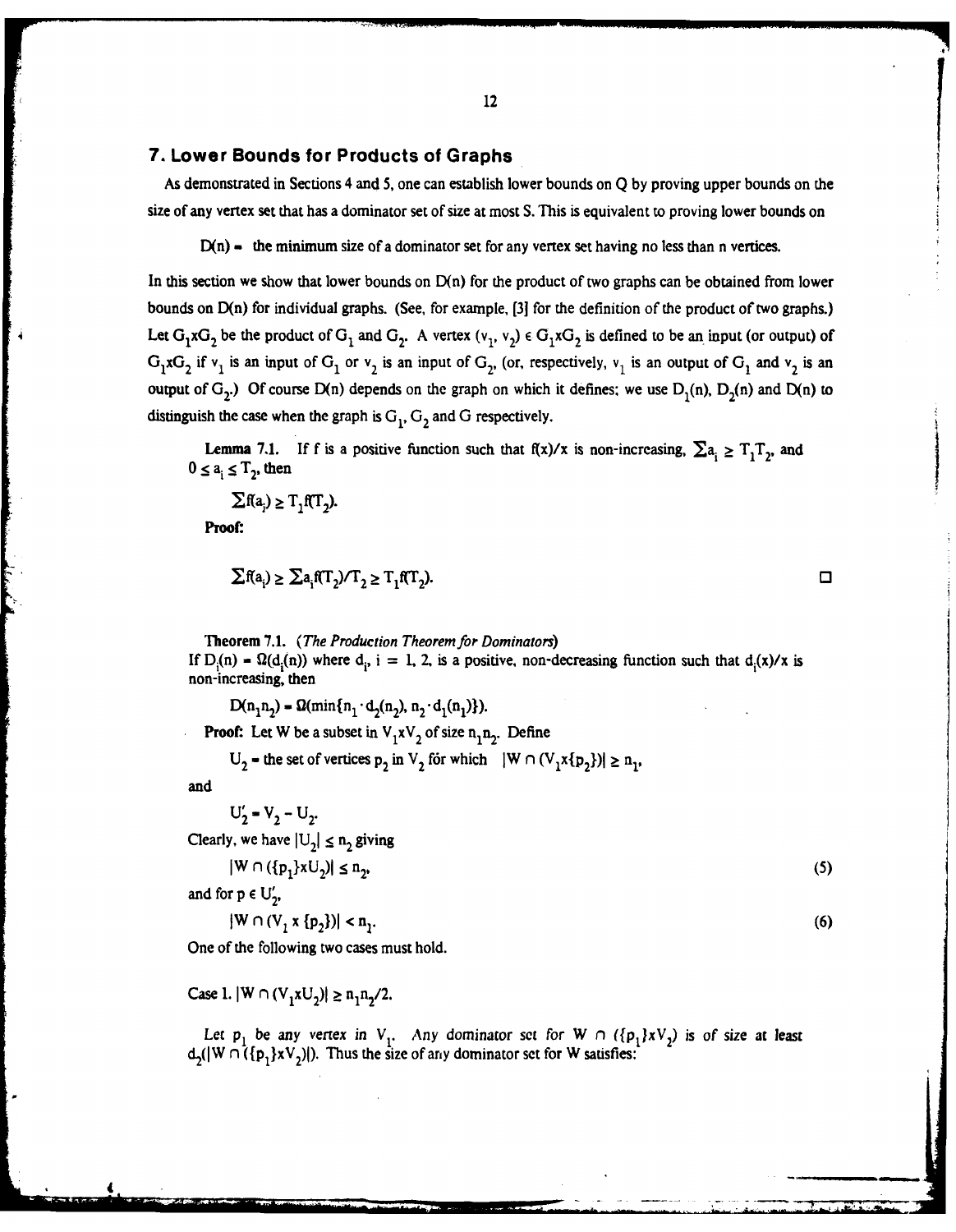$\mathsf{D}(\mathbf{n}_1\mathbf{n}_2) \geq \sum_{\mathbf{p}_1\in \mathbb{V}_1} \mathsf{d}_2(|\mathbb{W}\cap (\{\mathbf{p}_1\} \mathsf{x} \mathsf{V}_2)|).$ Since  $U_2$  is a subset of  $V_2$  and  $d_2$  is a non-decreasing function, we have

 $\mathsf{D}(\mathsf{n}_1\mathsf{n}_2) \geq \sum_{\mathsf{p}_1 \in \mathsf{V}_1} \mathsf{d}_2(|\mathsf{W} \cap (\{\mathsf{p}_1\} \mathsf{x} \mathsf{U}_2)|).$ 

**By** the definition of Case **1.**

 $\sum_{p_1 \in V_1} |W \cap (\{p_1\} \times U_2)| \ge n_1 n_2 / 2.$  (7) **By** Lemmna **7.1,** it follows from **(5)** and **(7)** that

 $\sum_{\mathbf{p}_1 \in \mathbf{V}_1} \mathbf{d}_2(|\mathbf{W} \cap (\{\mathbf{p}_1\} \mathbf{x} \mathbf{U}_2)|) \geq \mathbf{n}_1 \cdot \mathbf{d}_2(\mathbf{n}_2) / 2,$ 

implying

$$
D(n_1 n_2) \ge n_1 \cdot d_2(n_2)/2.
$$

Case 2.  $|W \cap (V_1xU_2')| > n_1n_2/2$ .

Let  $p_2$  be any vertex in  $V_2$ . Any dominator set for W  $\cap$   $(V_1x\{p_2\})$  is of size at least  $d_1(|W \cap (V_1 \times \{p_2\})|)$ . Thus the size of any dominator set for W satisfies:

 $D(n_1 n_2) \ge \sum_{p_1 \in V_2} d_1 (|W \cap (V_1 x\{p_2\}))$ Since  $\mathrm{U}_2'$  is a subset of  $\mathrm{V}_2^{}$ , we have

$$
D(n_1n_2) \ge \sum_{p_2 \in U_2'} d_1(|W \cap (V_1x\{p_2\})|).
$$
  
By the definition of Case 2,

 $\sum_{p_2 \in U_2'} |W \cap (V_1 x \{p_2\})| \ge n_1 n_2 / 2,$  (8) **By** Lemma **7.1,** it follows from **(6)** and **(8)** that

$$
\sum_{p_2 \in U'_2} d_1(|W \cap (V_1 x\{p_2\})|) \ge n_2 \cdot d_1(n_1)/2,
$$
  
implying  

$$
D(n_1 n_2) \ge n_2 \cdot d_1(n_1)/2.
$$

Let  $L_1$  = {V,  $E$ } be a directed line where  $V = \{1, 2, ..., m\}$ , and  $E = \{(i, i+1) | i = 1, 2, ..., m-1\}$ , with unique input "1" and output "m." We have  $D_{L_1}(n) = 1$  for any  $n \le m$ . See Figure 7-1.

Let 
$$
L_2 = L_1 x L_1
$$
. Then  
\n
$$
D_{L_2}(n^2) = \Omega(\min\{1 \cdot n, 1 \cdot n\}),
$$
\n
$$
D_{L_2}(n^2) = \Omega(\min\{1 \cdot n, 1 \cdot n\}),
$$

giving

$$
D_{L_2}(n^2) = \Theta(n).
$$
  
Let  $L_3 = L_2xL_1$ . Then  

$$
D_{L_3}(n^3) = \Omega(\min\{n \cdot n, n^2 \cdot 1\}),
$$
giving

 $D_i$  (n<sup>3</sup>) =  $\Theta(n^2)$ **3**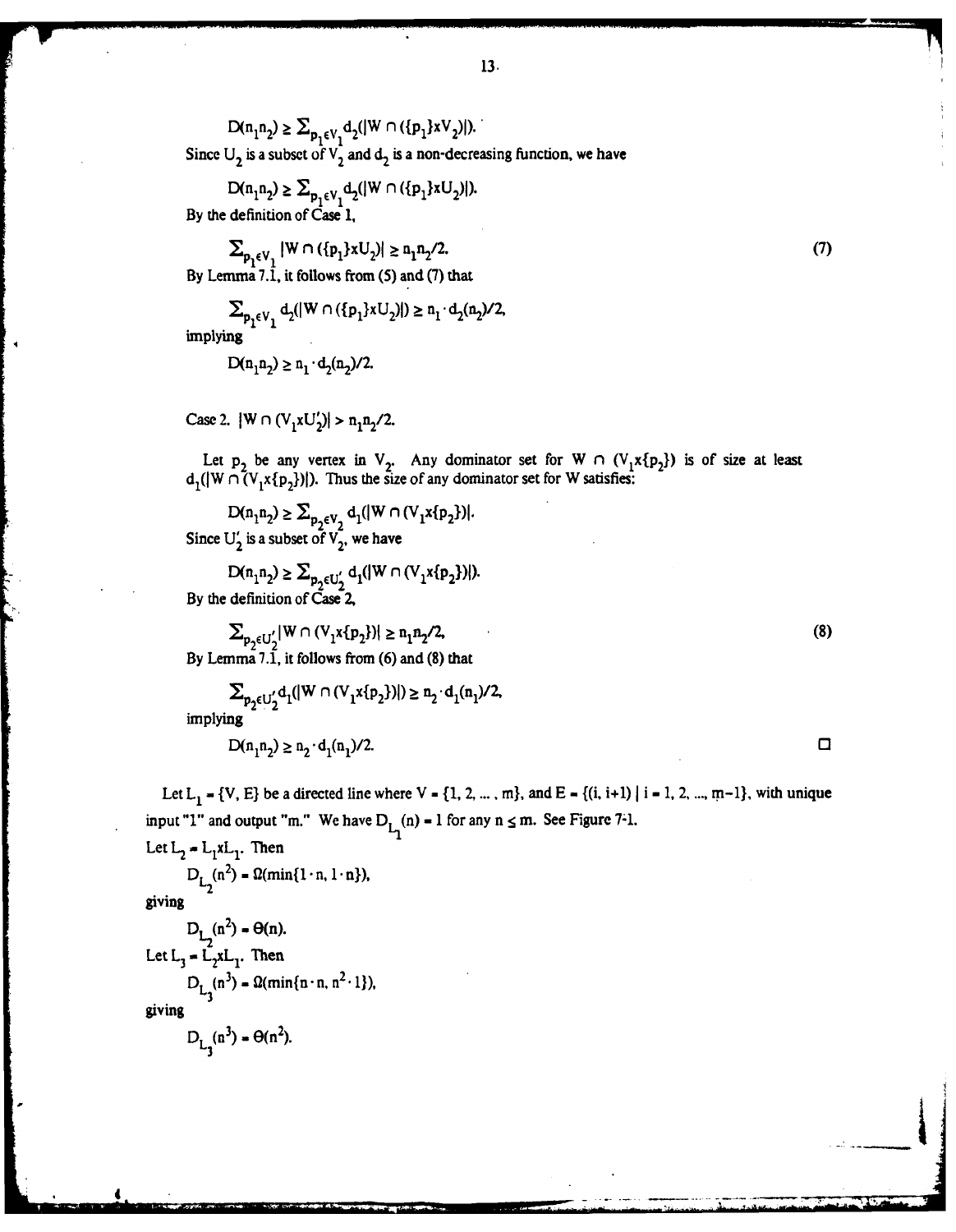

14

**7**

**!**

Figure **7-1: The** product of two directed lines, where each "o" represents an input.

Let  $L_d$  =  $L_1$  x ... x  $L_1$ , that is,  $L_d$  is the product of d  $L_1$ 's. Then similarly,  $D_{L_d}(n^d) - \Theta(n^{d-1}).$  (9)

**Corollary 7.1.** For the product  $L_d$  with  $d \ge 2$ ,  $Q \cdot S^{1/(d-1)} = \Omega(m^d)$ .

Proof: **By (9),** the maximum size of any vertex set that has a dominator set of size at most S is  $O(S^{d/(d-1)})$ . Since there are a total of  $m^d$  vertices in  $L_d$ , we have

$$
P(S) = \Omega(m^d/S^{d/(d-1)}),
$$

**by** which the Corollary follows from Lemma 3.1. **03**

We have a similar product theorem for separators of a graph. For the special case  $L_d$ , bounds on the sizes of minimum separators have been established by A. L. Rosenberg **[9].**

#### **8.** Summary and Concluding Remarks

To compare *1/O* requirements for different algorithms, we propose the use of the following measure. The *decomposability factor*  $\lambda(S)$  of an algorithm or graph G = (V, E) is defined to be the ratio between the *sequential time* of the algorithm, that is |V|, and the minimum I/O time Q when assuming S red pebbles are used. Thus,

 $Q \cdot \lambda(S) = |V|.$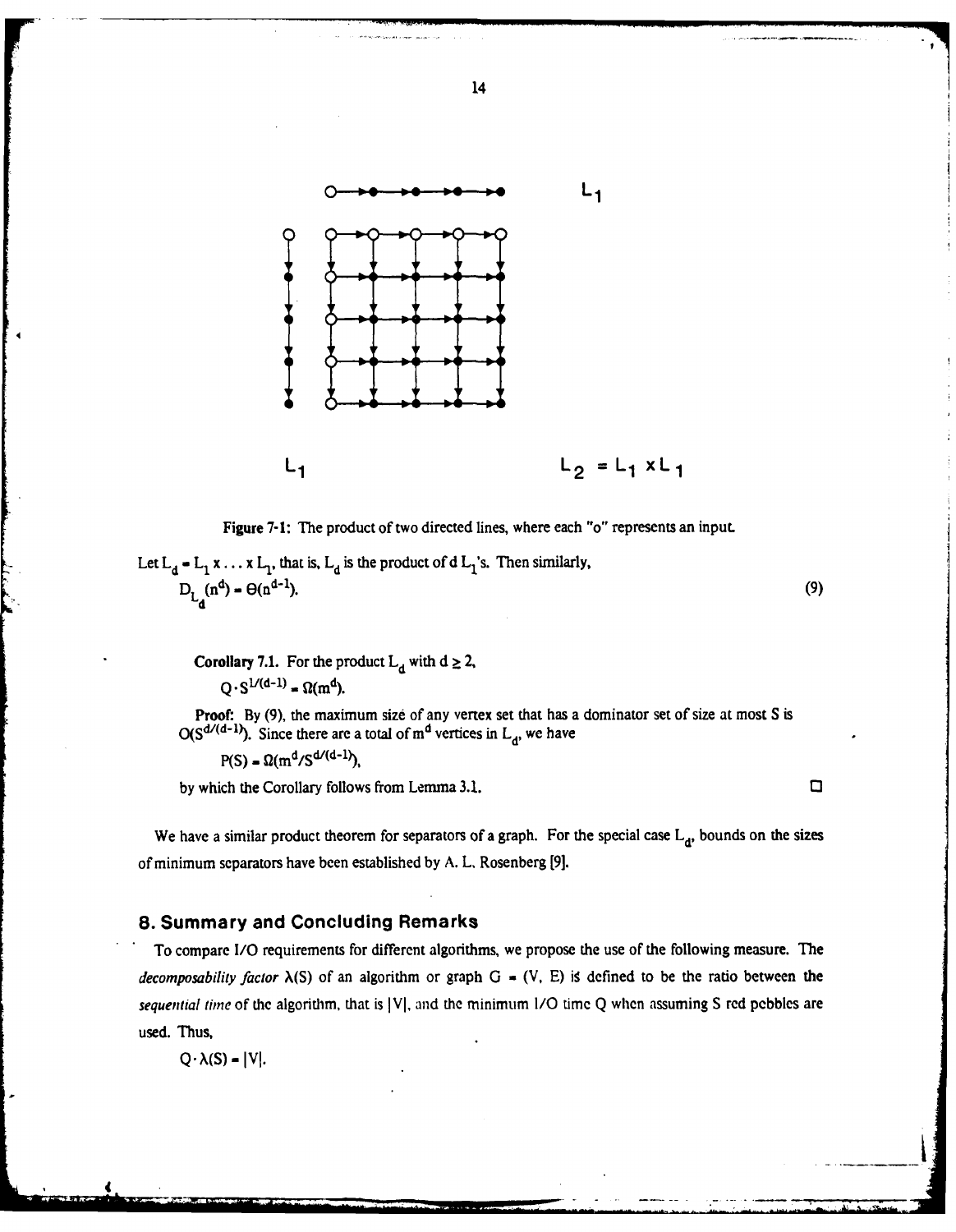For a given algorithm,  $|V|$  is fixed. We see that the larger the  $\lambda(S)$  is, the less the I/O is required. A summary of results of this paper on specific algorithms or graphs, expressed in terms of bounds on  $\lambda(S)$ , is as follows:

| <b>Algorithms or Graphs</b>                       | $\lambda(S)$                                |
|---------------------------------------------------|---------------------------------------------|
| Matrix-vector multiplication (ordinary algorithm) | $\Theta(S)$                                 |
| Odd-even transposition sorting network            | $\Theta(S)$                                 |
| Matrix-matrix multiplication (ordinary algorithm) |                                             |
| L <sub>g:</sub> (d ≥ 2)<br>FFT                    | $\theta(\sqrt{S})$<br>$\theta(S^{1/(d-1)})$ |
|                                                   | $\Theta(\log S)$                            |
| Snake-like directed mesh                          | $\Theta(1)$                                 |
|                                                   |                                             |

It is also possible to establish upper bounds on  $\lambda(S)$  for a class of algorithms for solving a given problem. For example, it has been shown recently that for any sorting algorithm based on the decision tree model, **A(S) - O(log S) ILO.**

The problem of establishing bounds on  $\lambda(S)$  is closely related to several other graph partitioning problems. We intend to work on some of these partitioning problems in the future, and show how they are related to the **I/0** complexity problem addressed in this paper.

\_\_\_V

#### **Acknowledgments**

The authors would like to thank **S.** W. Song for his comments on this paper.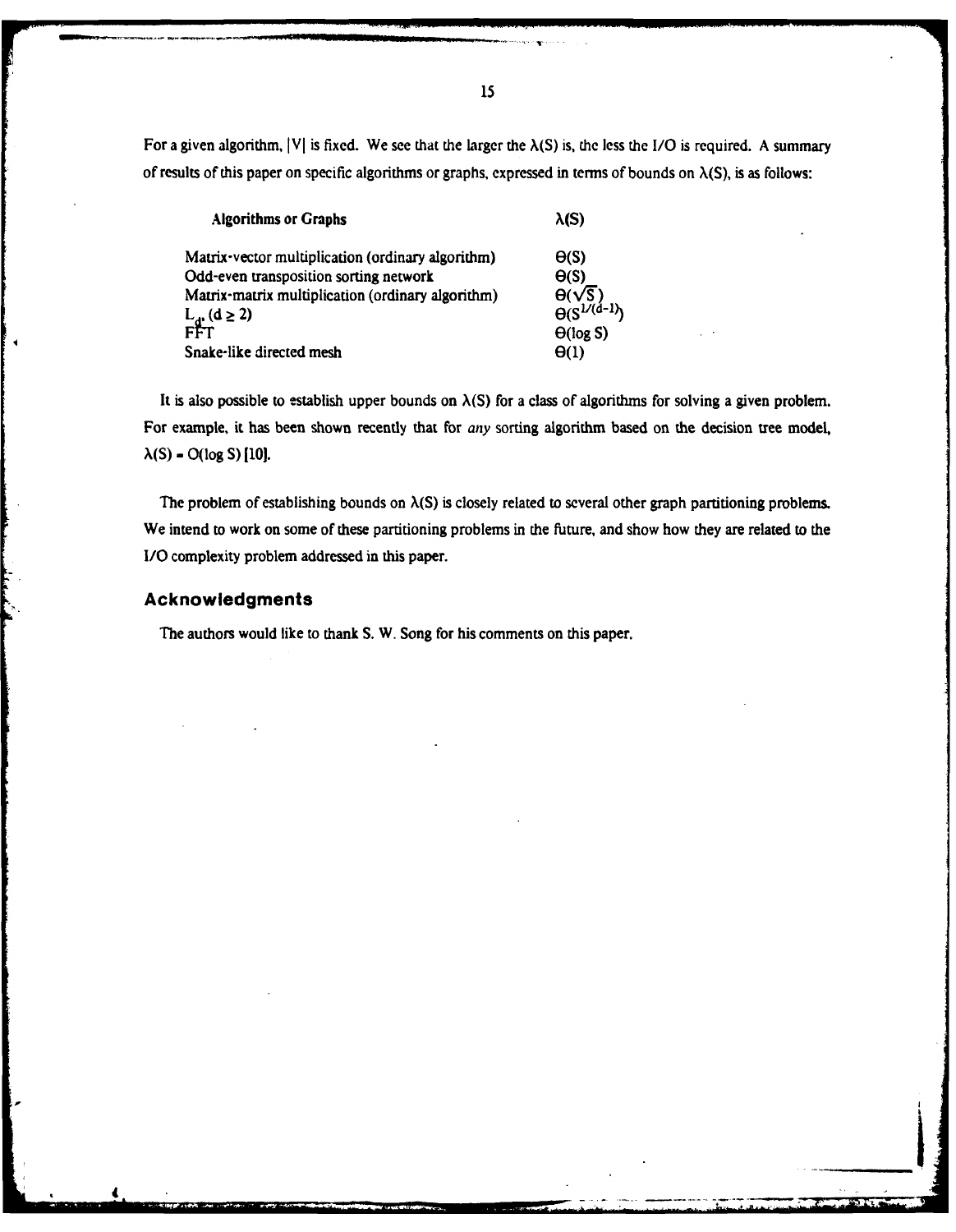#### **References**

**[11** Cook, S.A. and Sethi, R. Storage Requirements for Deterministic Polynomial Time Recognizable Languages. *J. Comp. and Sys. ScL* **13:25-37, 1976.**

#### <sup>121</sup>**Floyd.** R.W. Permuting Information in Idealized Two-Level Storage. In Miller, R.E. and Thatcher, **J.W.** (editor), *Complexity of Computer Computations,* pages **105-109.** Plenum Press, New York, **1972-**

- **[31** Harary, F. *Graph Theory.* Addison-Wesley, Reading, Massachusetts, **1969.**
- [4] Hopcroft, J.E., Paul, W. and Valiant, L.G. On Time Versus Space. *Journal of the ACM* **24:332-337, 1977.**
- **(5]** Kernighan, B.W. and Lin, **S.** An Effective Heuristic Procedure for Partitioning Graphs. *Bell Systems Technical Journal* 49:291-308, February, **1970.**
- **[61** Knuth, **D. E.** *The Art of Computer Programming.* Volume **3:** *Sorting and Searching.* Addison-Wesley, Reading, Massachusetts, **1973.**

### **[71** Kung, H.T.

Special-Purpose Devices for Signal and Image Processing: An Opportunity in **VLSI.** In *Proceedings of the SPIE, Vol. 241, Real-Time Signal Processing III,* pages **76-84.** The Society of Photo-Optical Instrumentation Engineers, July, **1980.**

#### **[81** Pippenger, **N.**

Pebbling.

In *Proceedings of the Fifth IBM Symposium on Mathematical Foundations of Computer Science.* Academic **&** Scientific Programs, IBM Japan, May, **1980.**

**[91** Rosenberg, **A.** L. Private communication.

#### **[101** Song, S.W.

*1/O Complexity and Design of Special-Purpose Hardware for Sorting.* VLSI Document V075, Carnegie-Mellon University, Department of Computer Science, February, **1981.**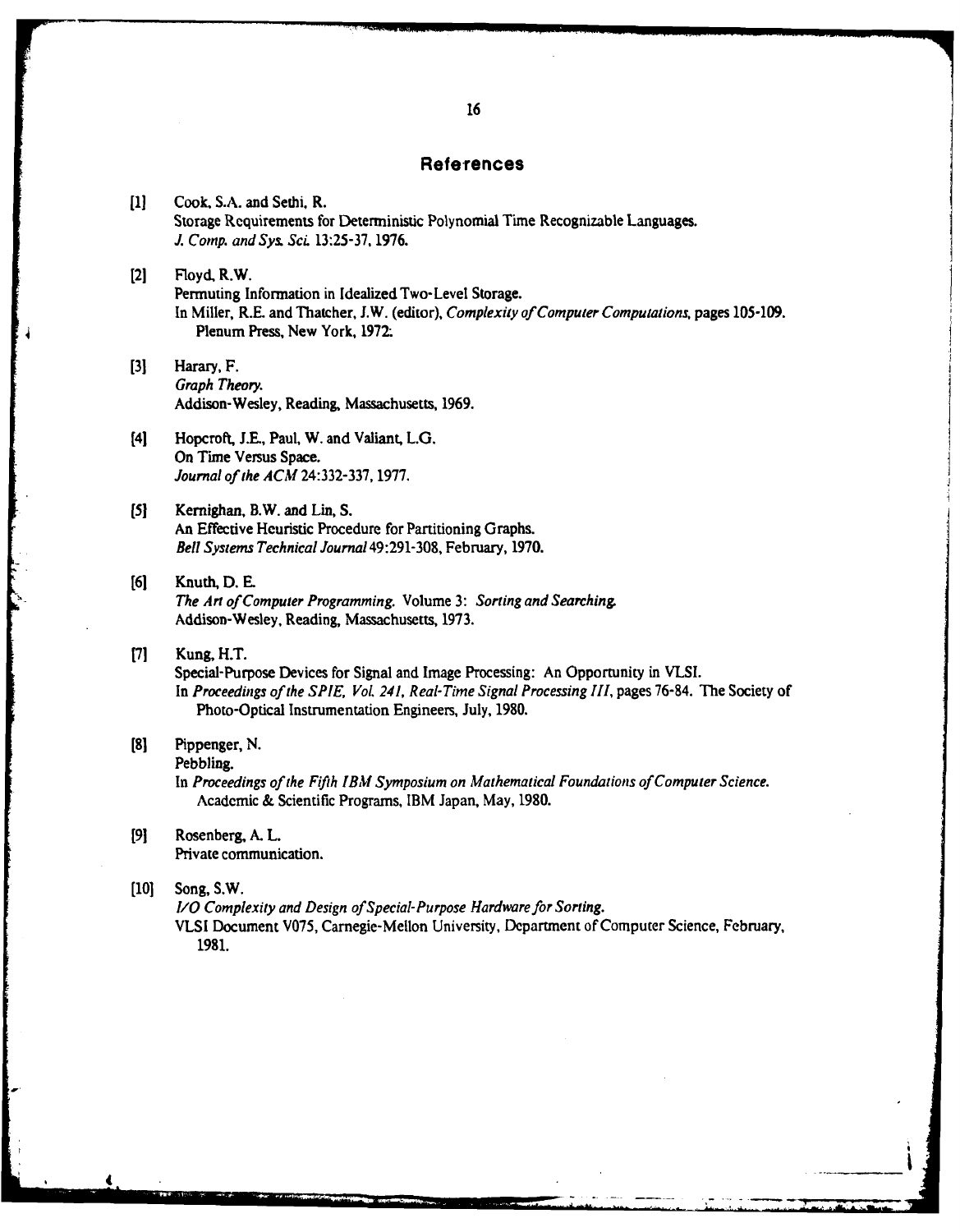| <b>REPORT DOCUMENTATION PAGE</b>                                                           | READ INSTRUCTIONS                                                             |
|--------------------------------------------------------------------------------------------|-------------------------------------------------------------------------------|
| I. REFORT NUMBER                                                                           | BEFORE COMPLETING FORM<br>2. GOVT ACCESSION NO. 3. RECIPIENT'S CATALOG NUMBER |
| $CMU - CS - 81 - 111$<br>104                                                               | $2C_2$                                                                        |
| 4. TITLE (and Subtitle)                                                                    | S. TYPE OF REPORT & PERIOD COVERED                                            |
| I/O COMPLEXITY: THE RED-BLUE PEBBLE GAME                                                   |                                                                               |
|                                                                                            | Interim                                                                       |
|                                                                                            | 6. PERFORMING ORG. REPORT NUMBER                                              |
| 7. AUTHOR(e)                                                                               | <b>8. CONTRACT OR GRANT NUMBER(0)</b>                                         |
| HONG, JIA-WEI AND H. T. KUNG                                                               |                                                                               |
|                                                                                            | N00014-76-C-0370                                                              |
| 9. PERFORMING ORGANIZATION NAME AND ADDRESS                                                | 10. PROGRAM ELEMENT, PROJECT, TASK AREA & WORK UNIT NUMBERS                   |
| Carnegie-Mellon University                                                                 |                                                                               |
| Computer Science Department<br>Pittsburgh, PA 15213                                        |                                                                               |
| 11. CONTROLLING OFFICE NAME AND ADDRESS                                                    | 12. REPORT DATE                                                               |
| Office of Naval Research                                                                   | February 1981                                                                 |
| Arlington, VA 22217                                                                        | 13. NUMBER OF PAGES                                                           |
|                                                                                            | 19<br>15. SECURITY CLASS. (of this report)                                    |
| 14. MONITORING AGENCY NAME & ADDRESS(If different from Controlling Office)                 |                                                                               |
|                                                                                            | UNCLASSIFIED                                                                  |
|                                                                                            | ISA. DECLASSIFICATION. COWNGRADING<br>SCHEDULE                                |
| Approved for public release; distribution unlimited                                        |                                                                               |
| 17. DISTRIBUTION STATEMENT (of the abstract entered in Block 20, if different from Report) |                                                                               |
| <b>IB. SUPPLEMENTARY NOTES</b>                                                             |                                                                               |
|                                                                                            |                                                                               |
|                                                                                            |                                                                               |
|                                                                                            |                                                                               |
|                                                                                            |                                                                               |
| 19. KEY WORDS (Centinue on reverse size it necessary and identify by block number)         |                                                                               |
|                                                                                            |                                                                               |
|                                                                                            |                                                                               |
|                                                                                            |                                                                               |
| 20. ABSTRACT (Continue on reverse side Il necessary and identify by block number)          |                                                                               |
|                                                                                            |                                                                               |
|                                                                                            |                                                                               |
|                                                                                            |                                                                               |
|                                                                                            |                                                                               |
|                                                                                            |                                                                               |
|                                                                                            |                                                                               |
| DD 1 JAN 73 1473<br>EDITION OF I HOV 65 IS OBSOLETE                                        | UNCLASSIFIED                                                                  |

 $\sim$ 

 $\ddot{\phantom{1}}$